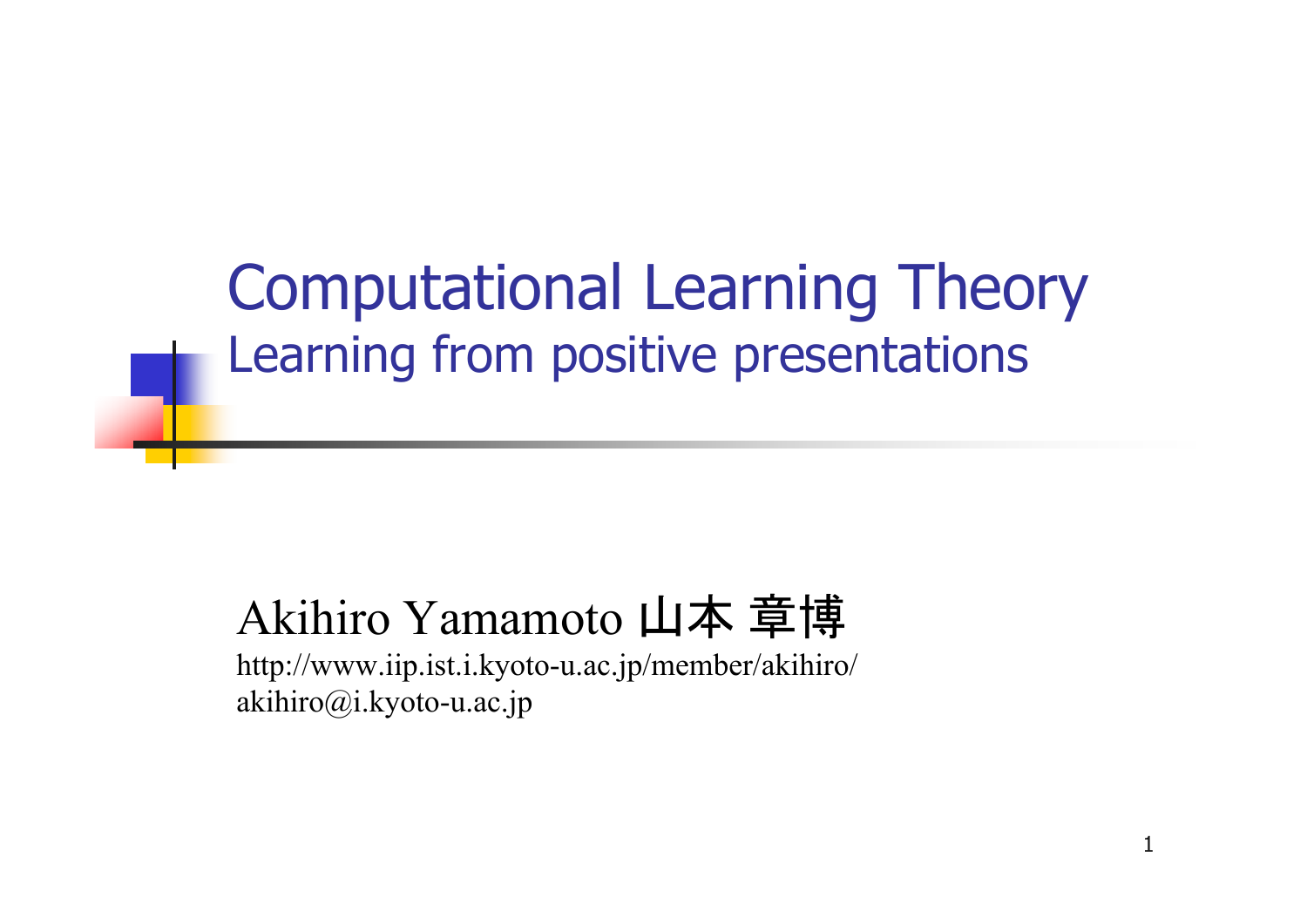Revised version of learn-patterns

 $\overline{\phantom{a}}$ **Fix an effective enumeration of patterns on**  $\Sigma \cup X$ **:** 

$$
\pi_1, \pi_2, \ldots,
$$

$$
k = 1, \pi = \pi_1
$$
  
for  $n = 1$  forever  
receive  $e_n = \langle s_n, b_n \rangle$   
while  $(0 \le \exists j \le n$   
 $(e_j = \langle s_j, + \rangle \text{ and } s_j \notin L(\pi)) \text{ and}$   
 $(e_j = \langle s_j, + \rangle \text{ and } s_j \in L(\pi))$   
 $\pi = \pi'$  for an appropriate  $\pi$ ;  $k +$ 

output  $\pi$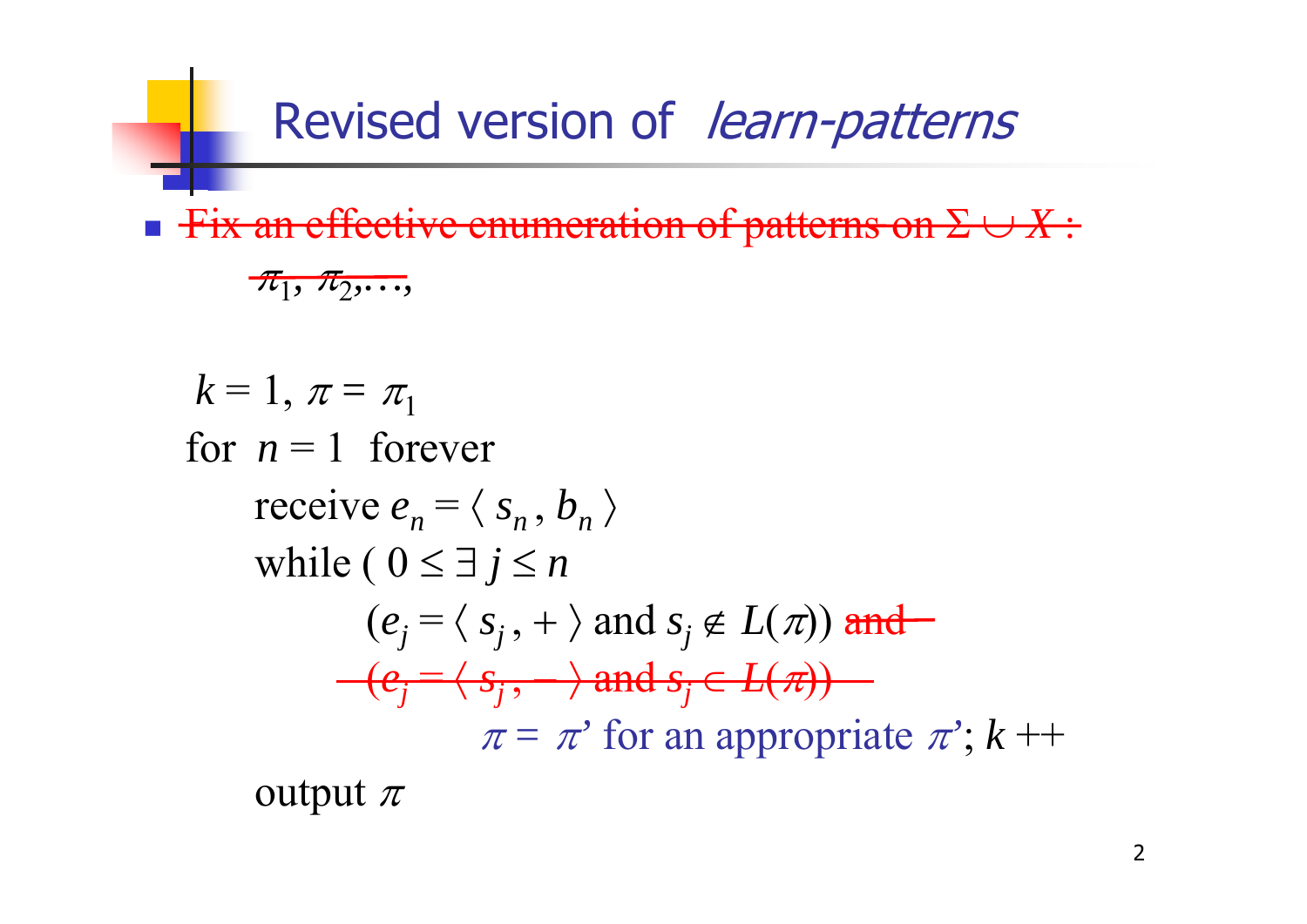#### Positive Presentations  $e_1, e_2, e_3, ...$   $\qquad \qquad$   $\qquad \qquad$   $\qquad \qquad$   $\qquad \qquad$   $\qquad \qquad$   $\qquad$   $\qquad \qquad$   $\qquad$   $\qquad$   $\qquad$   $\qquad$   $\qquad$   $\qquad$   $\qquad$   $\qquad$   $\qquad$   $\qquad$   $\qquad$   $\qquad$   $\qquad$   $\qquad$   $\qquad$   $\qquad$   $\qquad$   $\qquad$   $\qquad$   $\qquad$   $\qquad$   $\qquad$   $\qquad$   $\qquad$   $e_1^{},\,e_2^{},\,e_3^{},\,...$  $\boldsymbol{\Sigma}$ ∗  $L(\pi)$

- A presentation of  $L(\pi)$  is a infinite sequence consisting of positive and negative example.
- A presentation  $\sigma$  is positive if  $\sigma$  consists only of positive example <sup>&</sup>lt; *<sup>s</sup>*, +> and any positive example occurs at least once in  $\sigma$ .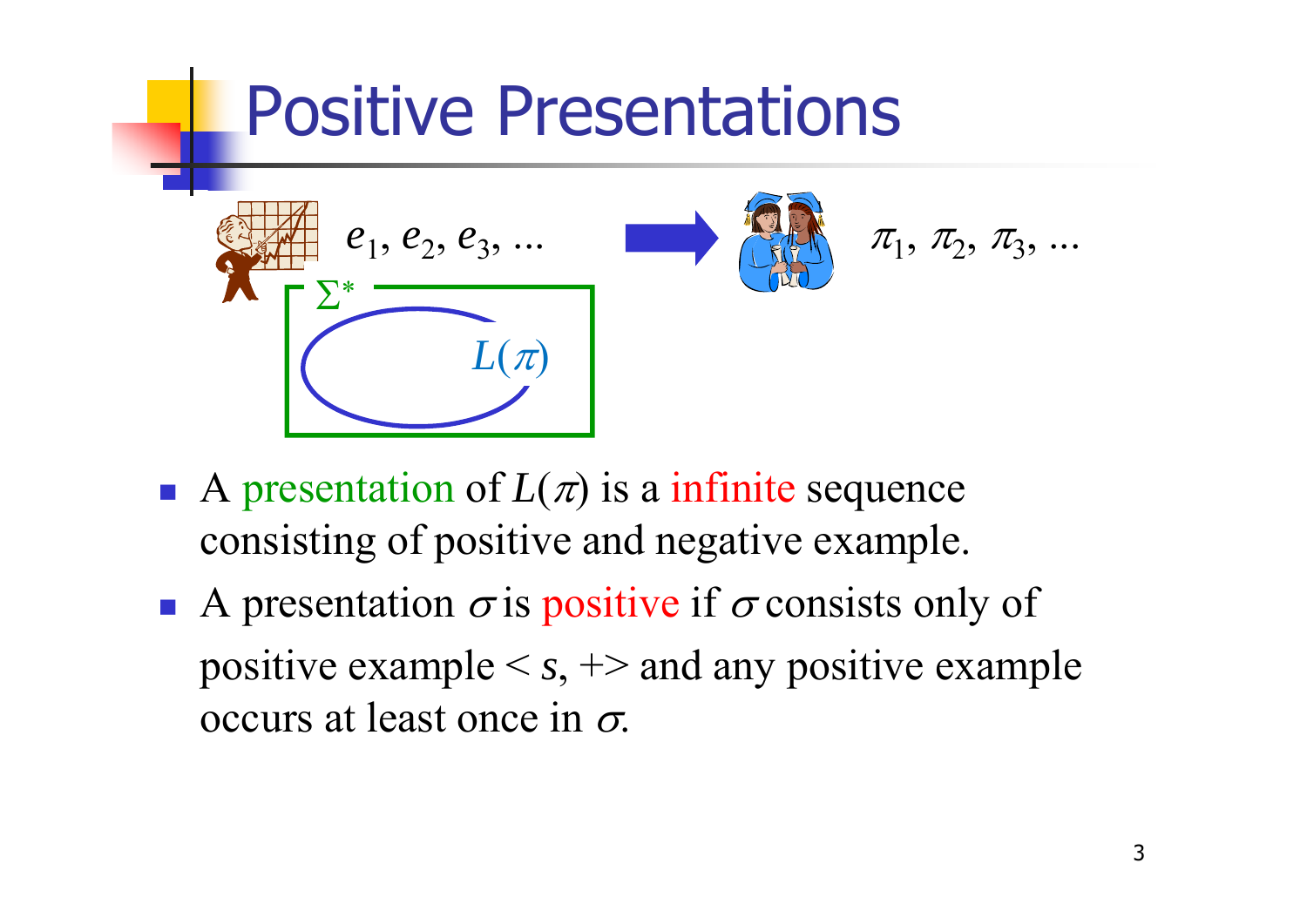#### Which patterns should be chosen?

- p. Intuitively, choose a minimal language which contains all of the positive examples at the moment.
	- **That is, avoid over-generalization!**

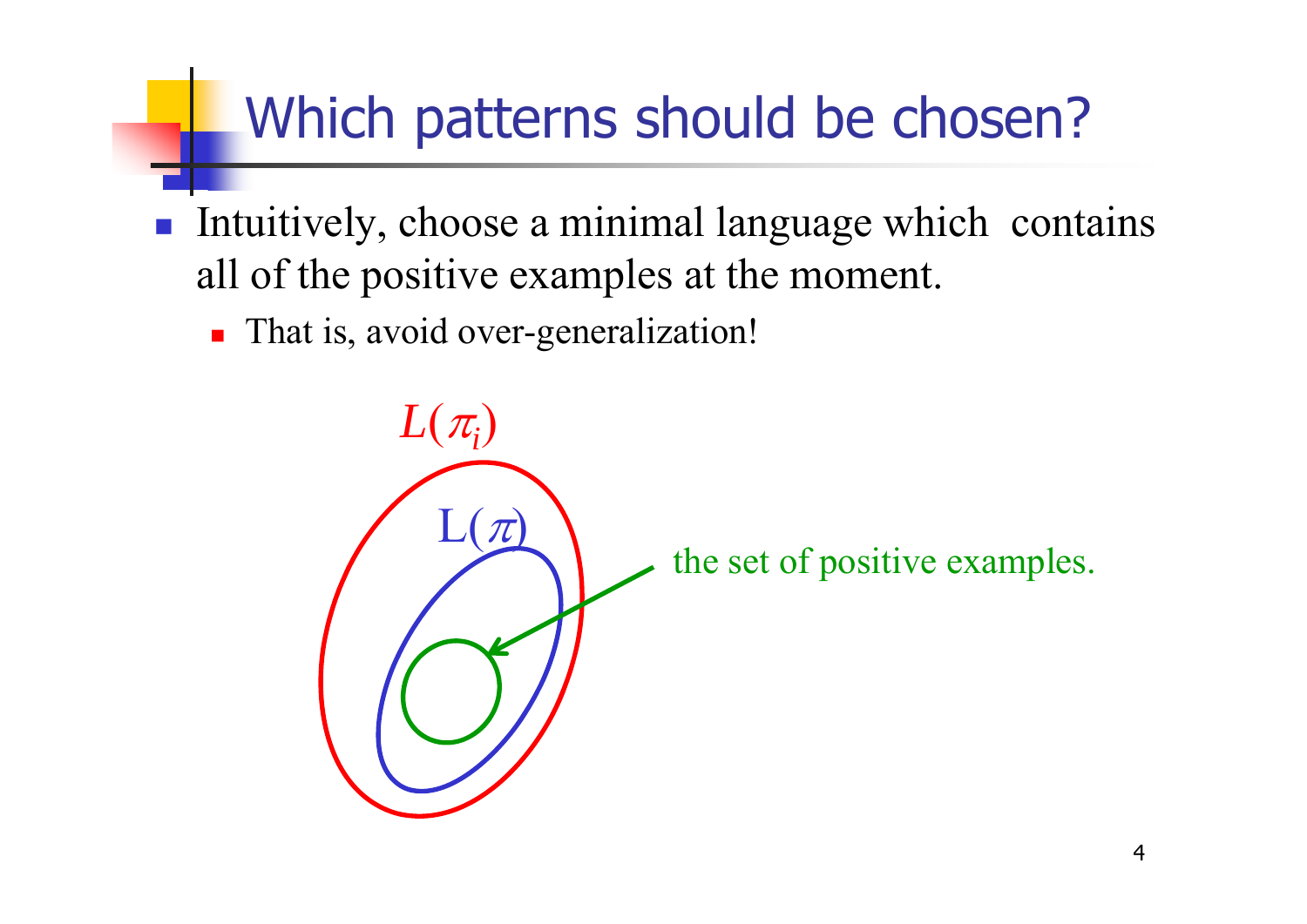## Identification in the limit [Gold]

- Ħ A learning algorithm *<sup>A</sup>* EX-identifies a class C of languages in the limit from psoitive presentations if *A* EX-identifies every language in C in the limit from positive presentations.
- A learning algorithm *<sup>A</sup>* BC-identifies a class C of languages in the limit from positive presentations if *A* BC-identifies every language in C in the limit from positive presentations.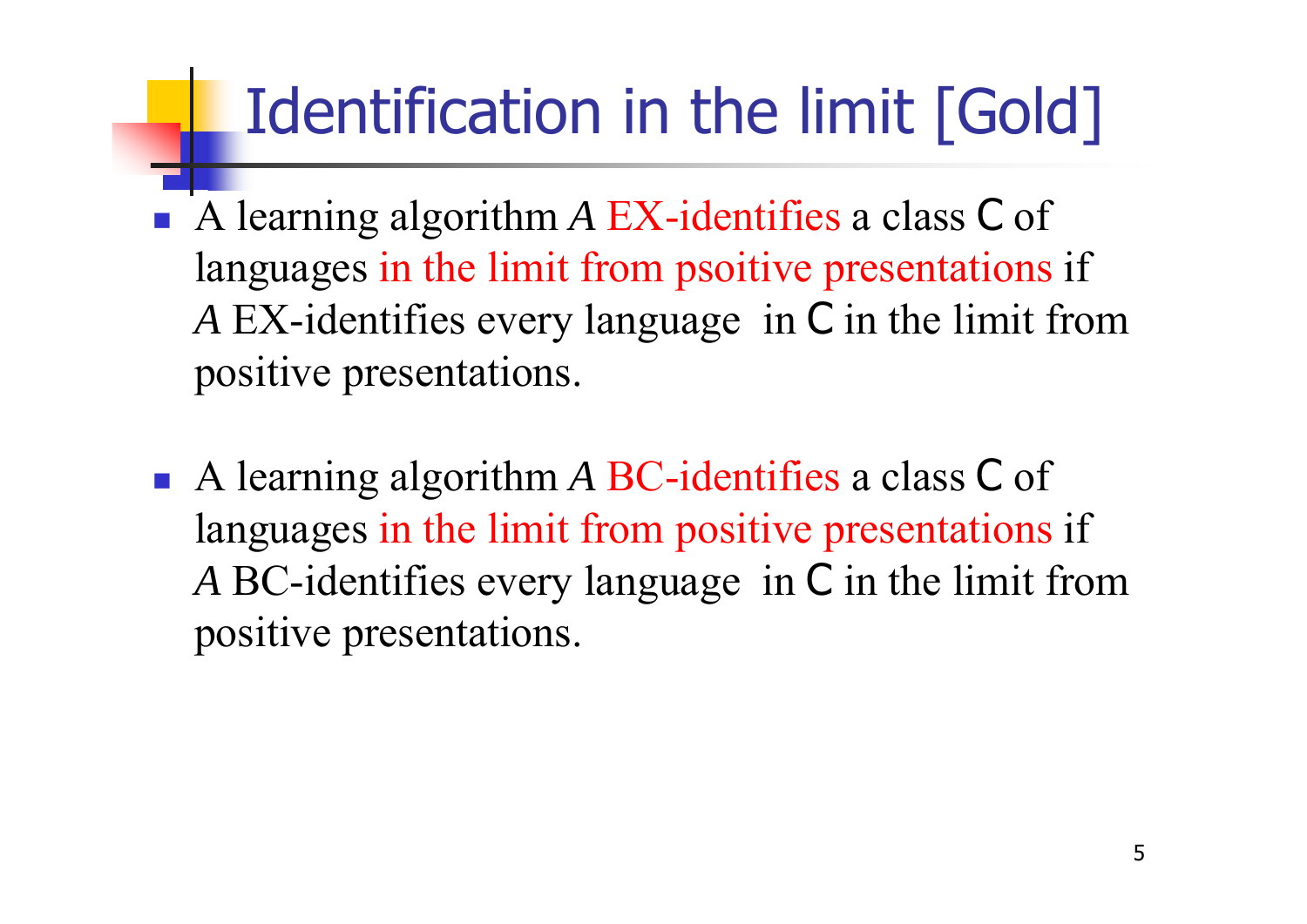

### Analysis of Patterns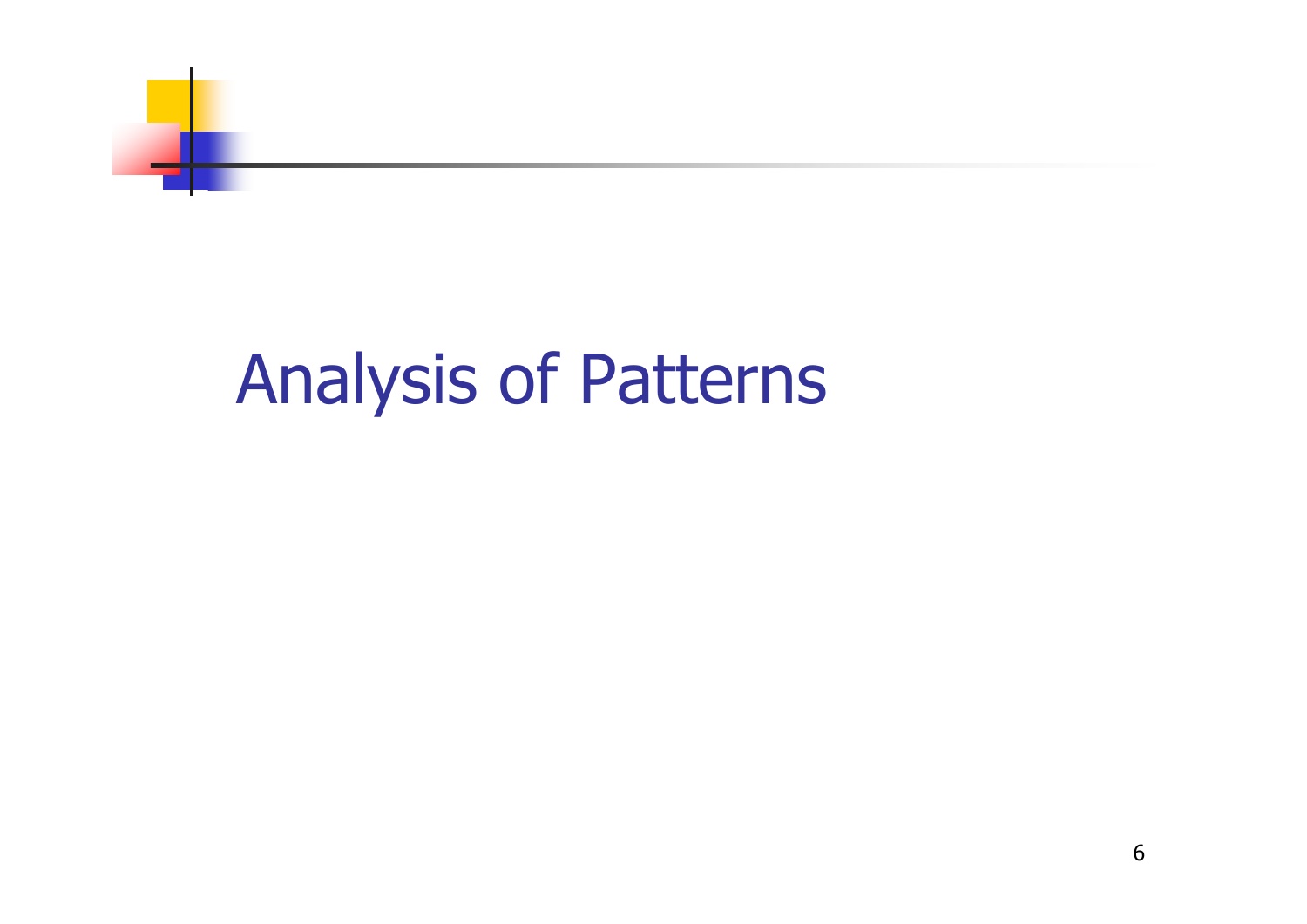# Analysis of Patterns (1)

#### $Example \pi = \frac{ax}{b}$ bbyaa

- $L$ (a*xx*bbyaa)
- ={aaabbaaa, aaabbbaa, abbbbaaa, abbbbbaa, aaaaabbaaa, aaaaabbbaa, aababbbaaa, aababbbbaa,..., aabaaabaabbbbbababaa,...}
- Using examples as long as  $\pi$ : aaabbaaa, aaabbbaa, abbbbaaa, abbbbbaa  $\theta_1 = \{(x, a), (y, a)\}$   $\theta_2 = \{(x, a), (y, b)\}$   $\theta_3 = \{(x, b), (y, a)\}$   $\theta_4 = \{(x, a), (y, b)\}$ We can know that the 2nd, 3rd,  $\vert$  The variable at the 6th and 6th positions must be position is different from variables.  $\parallel$  those at the 2nd and 3rd.  $\parallel$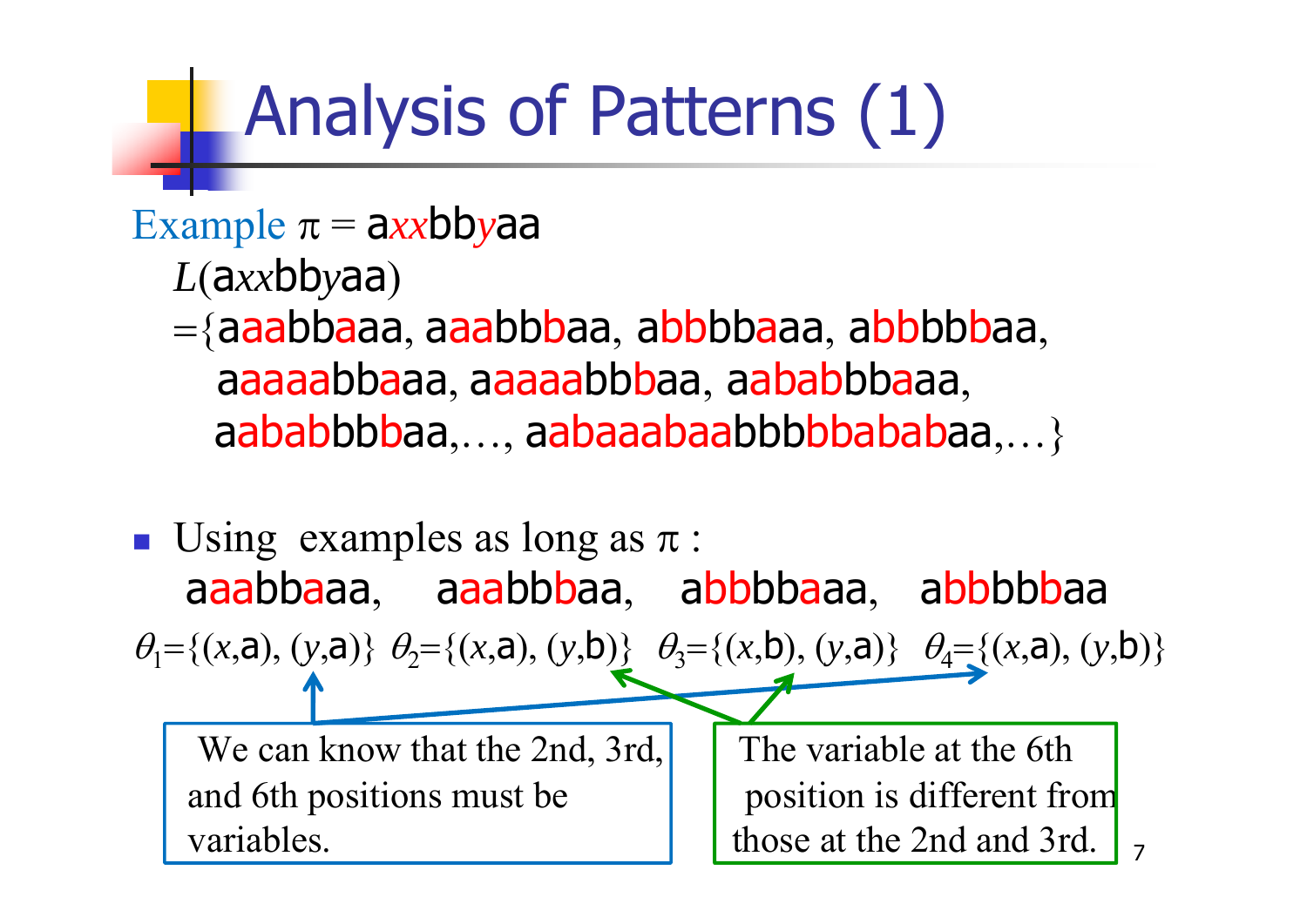# Analysis of Patterns (2)

Any language  $L(\pi)$  containing the four strings must be a superset of  $L(\pi).$ 

aaabbaaa, aaabbbaa, abbbbaaa, abbbbbaa  $\theta_1 = \{(x, a), (y, a)\}\ \theta_2 = \{(x, a), (y, b)\}\ \theta_3 = \{(x, b), (y, a)\}\ \theta_4 = \{(x, a), (y, b)\}$ 

- If  $\pi$ ' and  $\pi$  are of same length,  $\pi$ ' has more variables than  $\pi$ .
- If  $\pi'$  is shorter than  $\pi$ ,  $\pi'$  has at least one variable with which some substring of  $\pi$  longer than 2 must be replaced.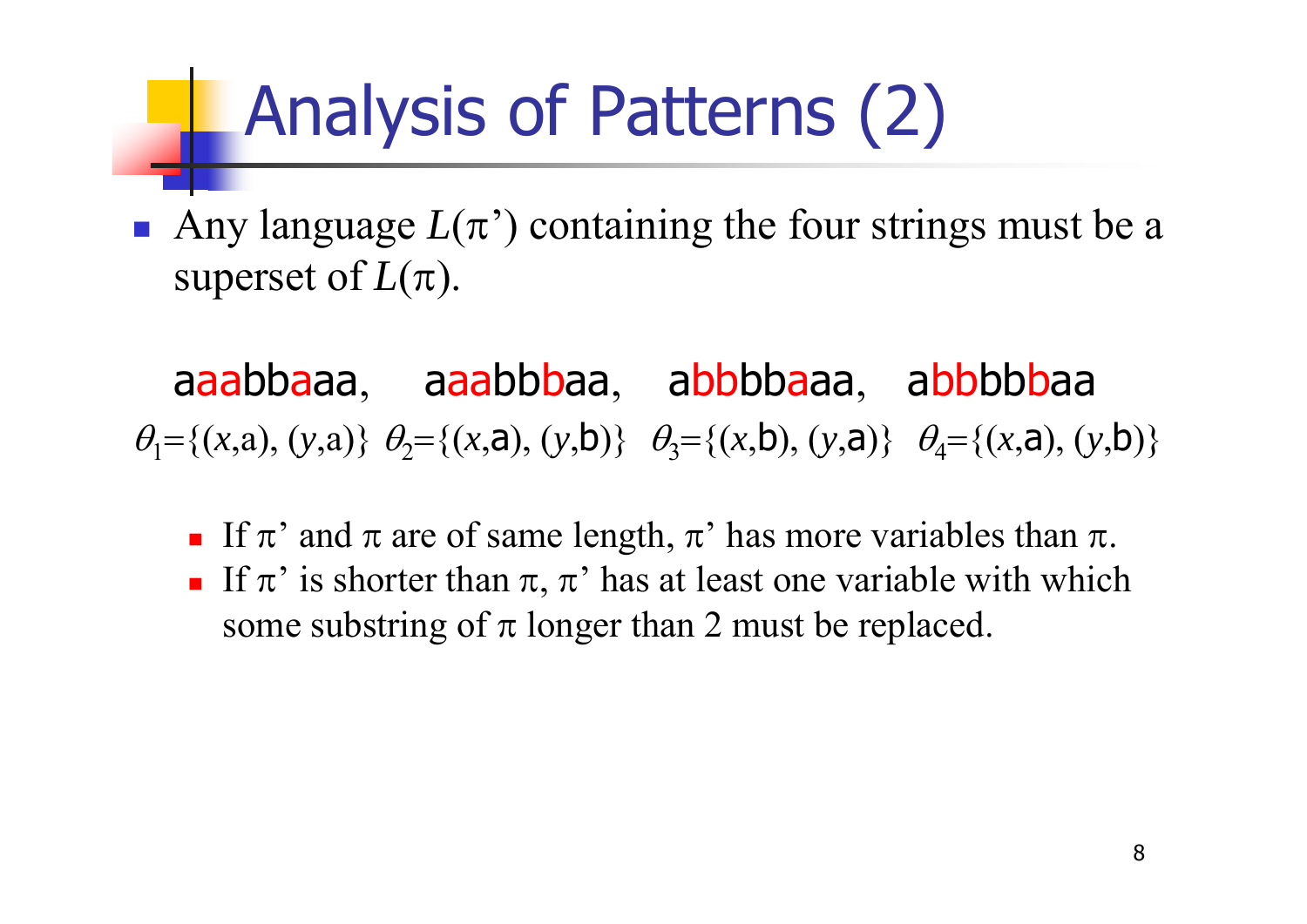#### Characteristic Set of  $L(\pi)$

Exercise Let  $\pi$  be a pattern which contains variables  $x_1, x_2, ..., x_n$ . Consider the following substitutions:

$$
\theta_{\mathsf{a}} = \{ (x_1, \mathsf{a}), (x_2, \mathsf{a}), ..., (x_n, \mathsf{a}) \},
$$
  
\n
$$
\theta_{\mathsf{b}} = \{ (x_1, \mathsf{b}), (x_2, \mathsf{b}), ..., (x_n, \mathsf{b}) \},
$$
  
\n
$$
\sigma_1 = \{ (x_1, \mathsf{a}), (x_2, \mathsf{b}), ..., (x_n, \mathsf{b}) \},
$$

$$
\sigma_n = \{(x_1, b), (x_2, b), ..., (x_n, a)\}
$$

**The set**  $\{p\theta_a, p\theta_b, p\sigma_1, ..., p\sigma_n\}$  is a characteristic set of  $L(\pi).$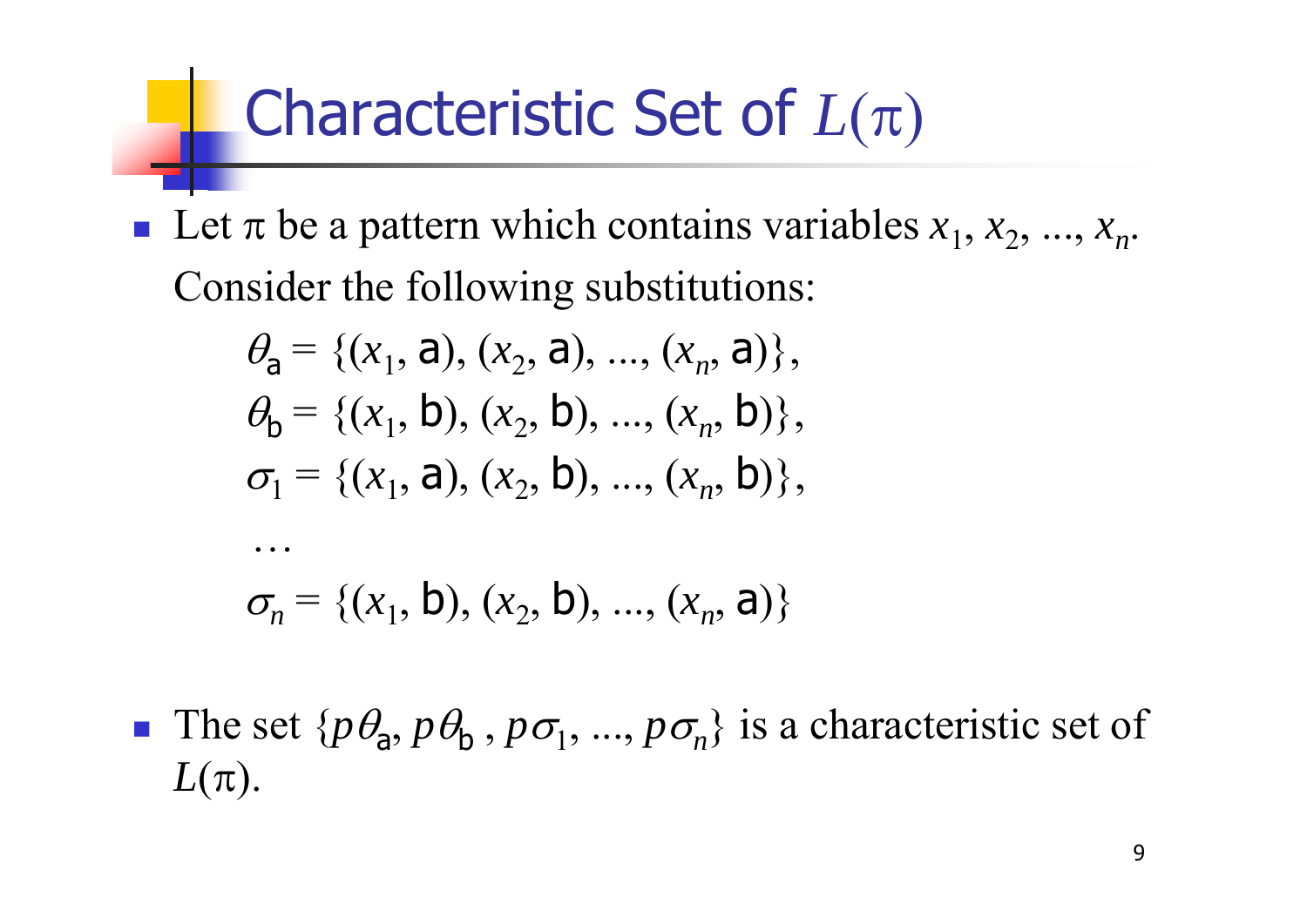# Anti-Unifcation of Strings

**For a set C of stings of same length** 

$$
S_1 = c_{11} c_{12} \cdots c_{1i} c_{1i} \cdots c_{1k}
$$
  
\n
$$
S_2 = c_{21} c_{22} \cdots c_{2i} c_{2i} \cdots c_{2k}
$$
  
\n
$$
\cdots
$$
  
\n
$$
S_n = c_{n1} c_{n2} \cdots c_{nj} c_{nj} \cdots c_{nk}
$$

the anti-unification of *C* is a pattern

$$
\pi = \gamma(c_{11}c_{21}...c_{n1})\gamma(c_{12}c_{22}...c_{n2})...\gamma(c_{1k}c_{2k}...c_{nk})
$$

where

$$
\gamma(c_1c_2...c_n) = \n\begin{cases}\nc & \text{if } c_1 = c_2 = ... = c_n = c \\
x_{\iota(c1c2...cn)} & \text{otherwise.} \n\end{cases}
$$
\nand  $\iota(c_1c_2...c_n)$  is the "index" of  $c_1c_2...c_n$ .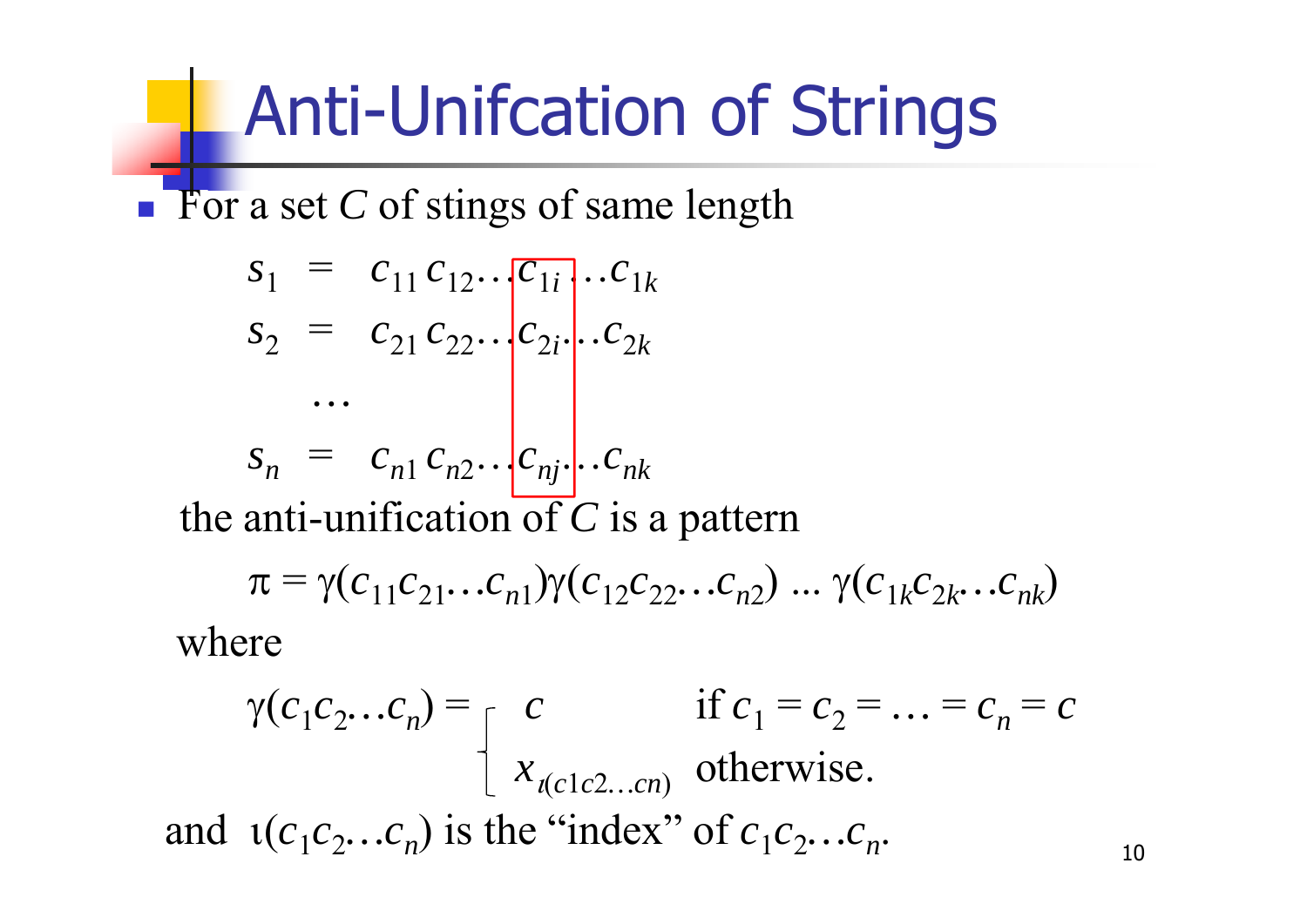### Analysis of Patterns (3)

Lemma 1 For every string *<sup>s</sup>*, there are only finite number of pattern languages containing *s*.

Proof. If  $s \in L(\pi)$ , then  $|s| \geq |\pi|$ .

Example The languages containing *<sup>s</sup>* = aab are *L* (aab), *L*(*x*ab), *L*(*axb*), *L*(*xxb*), *L*(*xb*), *L*(*ax*), *L*(*x*), *L* (*xy* b), *L* (*x* a *y*), *L* ( <sup>a</sup>*xy*), *L* (*xxy*), L(*xy*), *L* (*xyz*),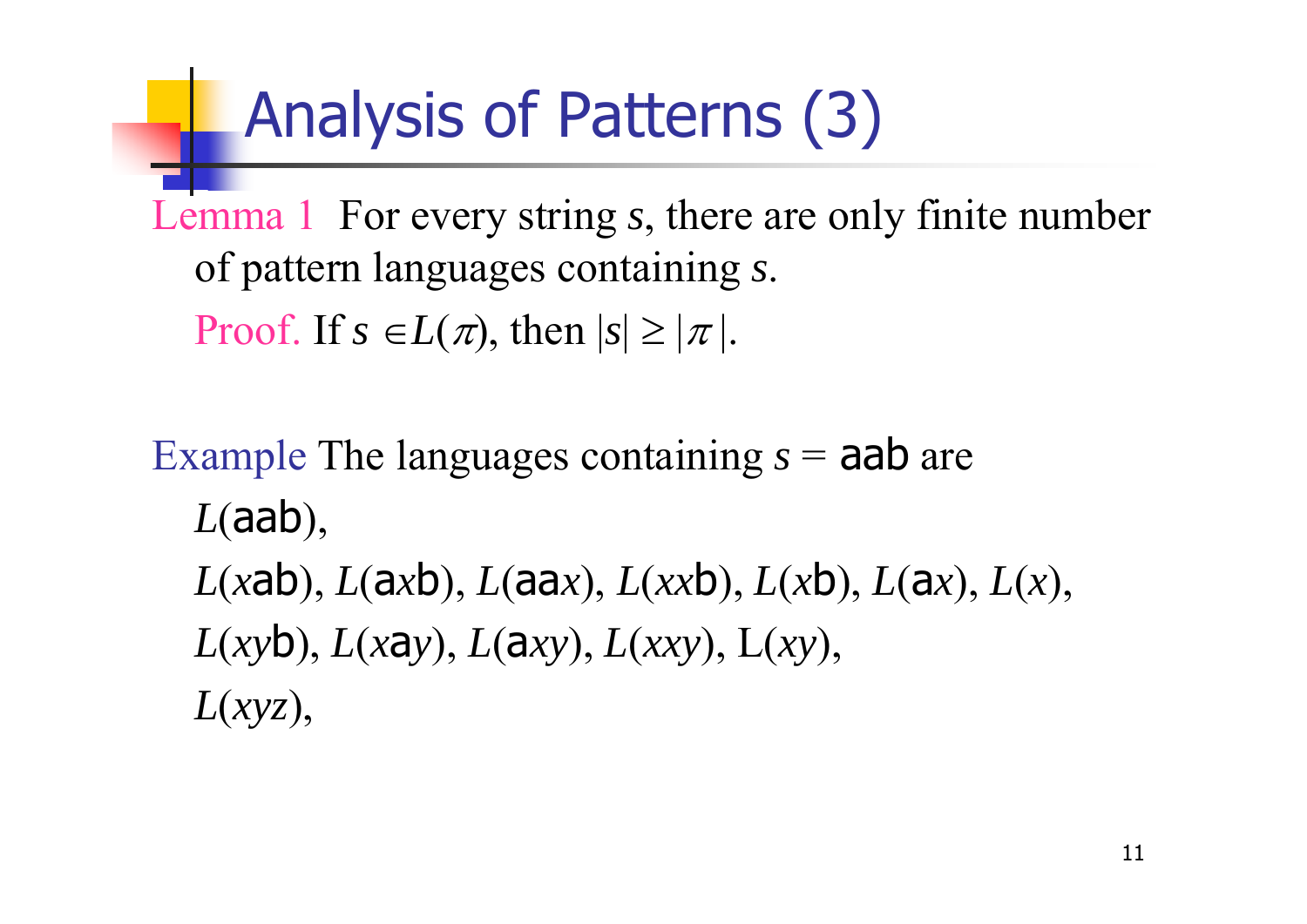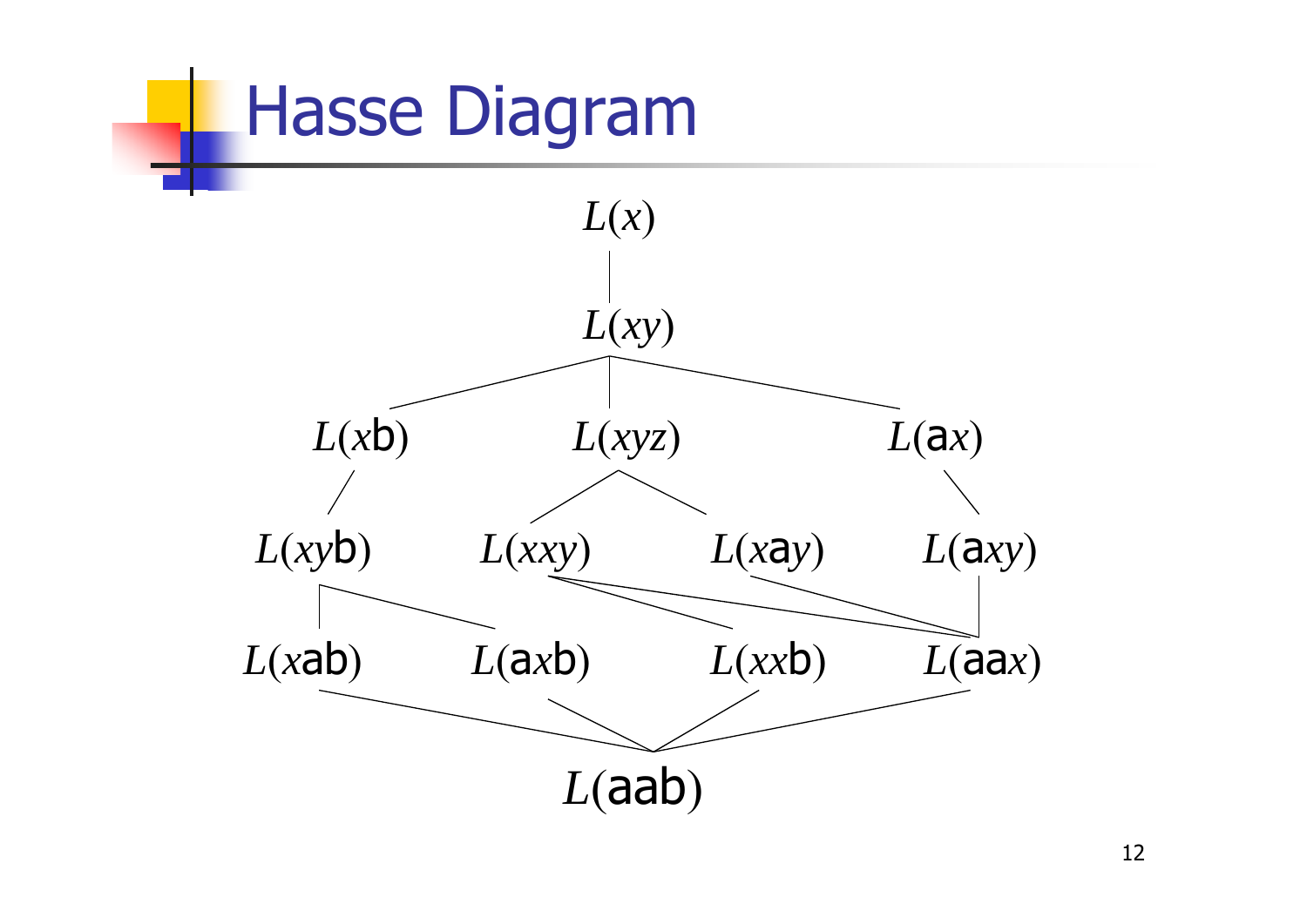

#### General Theory of Learning from Positive Data with Characteristic Sets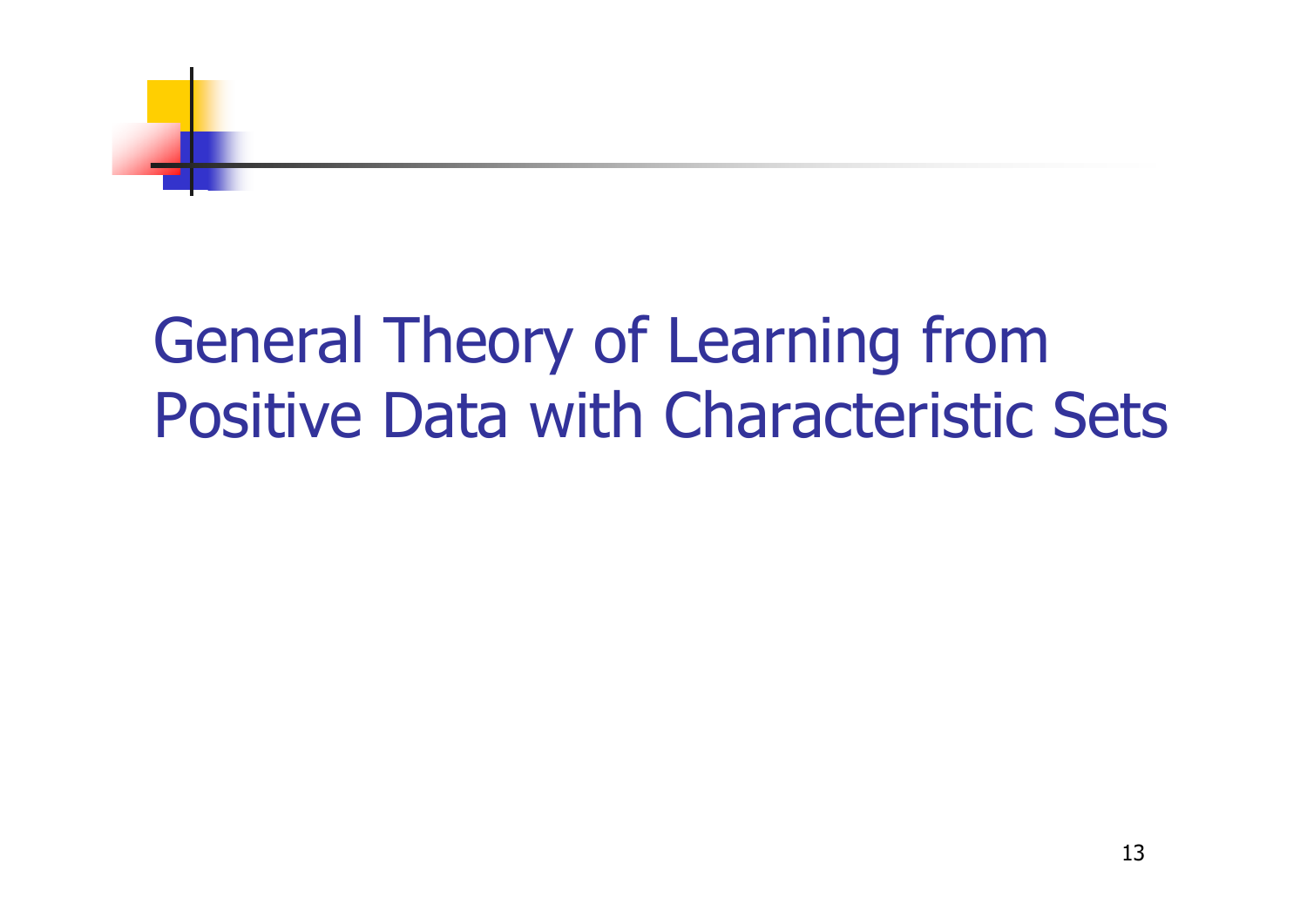

- A presentation of  $L(\pi)$  is a infinite sequence consisting of positive and negative example.
- A presentation  $\sigma$  is positive if  $\sigma$  consists only of positive example <sup>&</sup>lt; *<sup>s</sup>*, +> and any positive example occurs at least once in  $\sigma$ .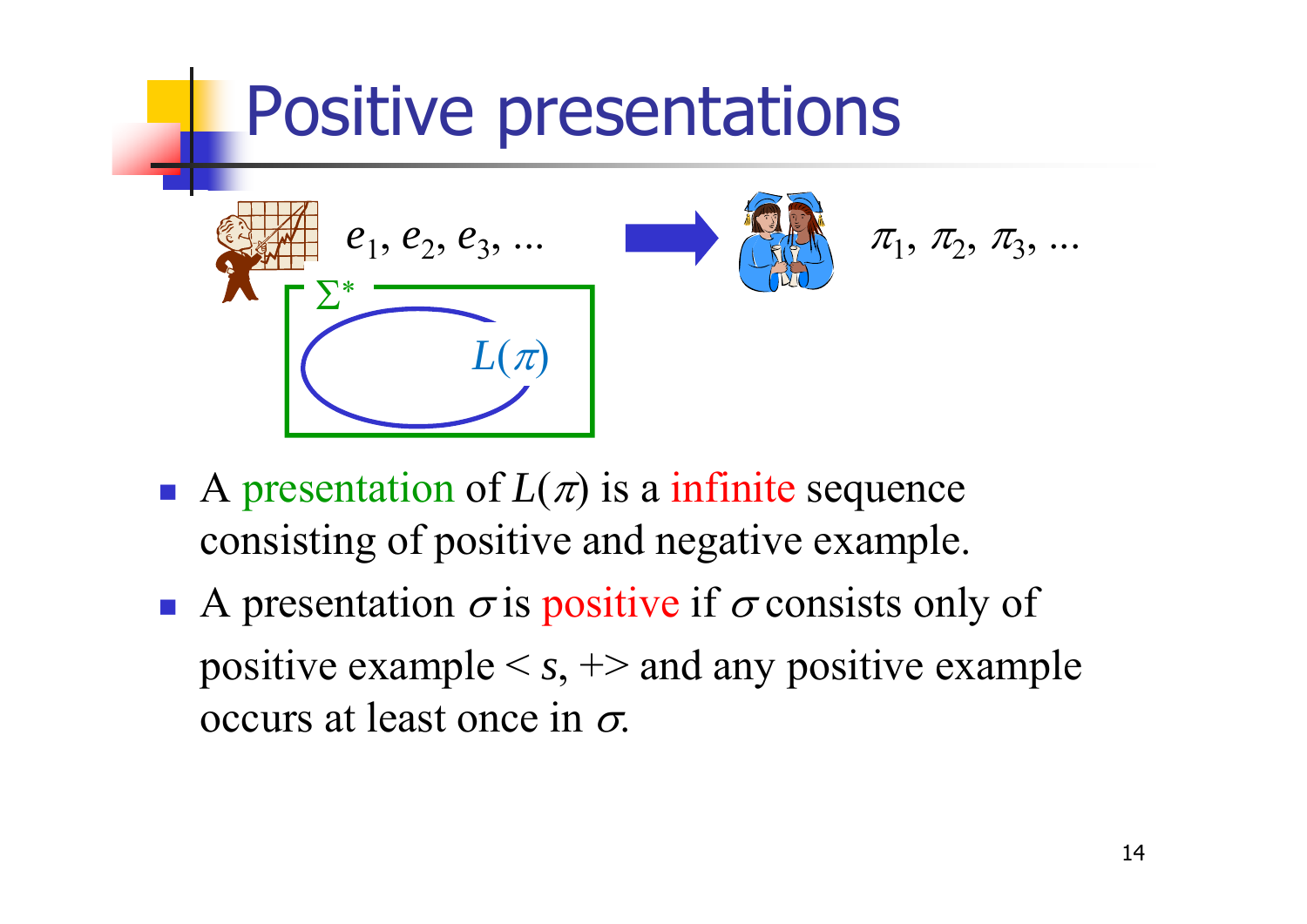## Identification of patterns

Theorem The revised algorithm of *Learn-pattern* with the minimal language strategy EX-identifies the class of all pattern languages in the limit from positive presentations.

**The minimal language strategy means that when revising** conjecture  $\pi$  a pattern generating a minimal language for positive data is chosen as the "appropriate" pattern.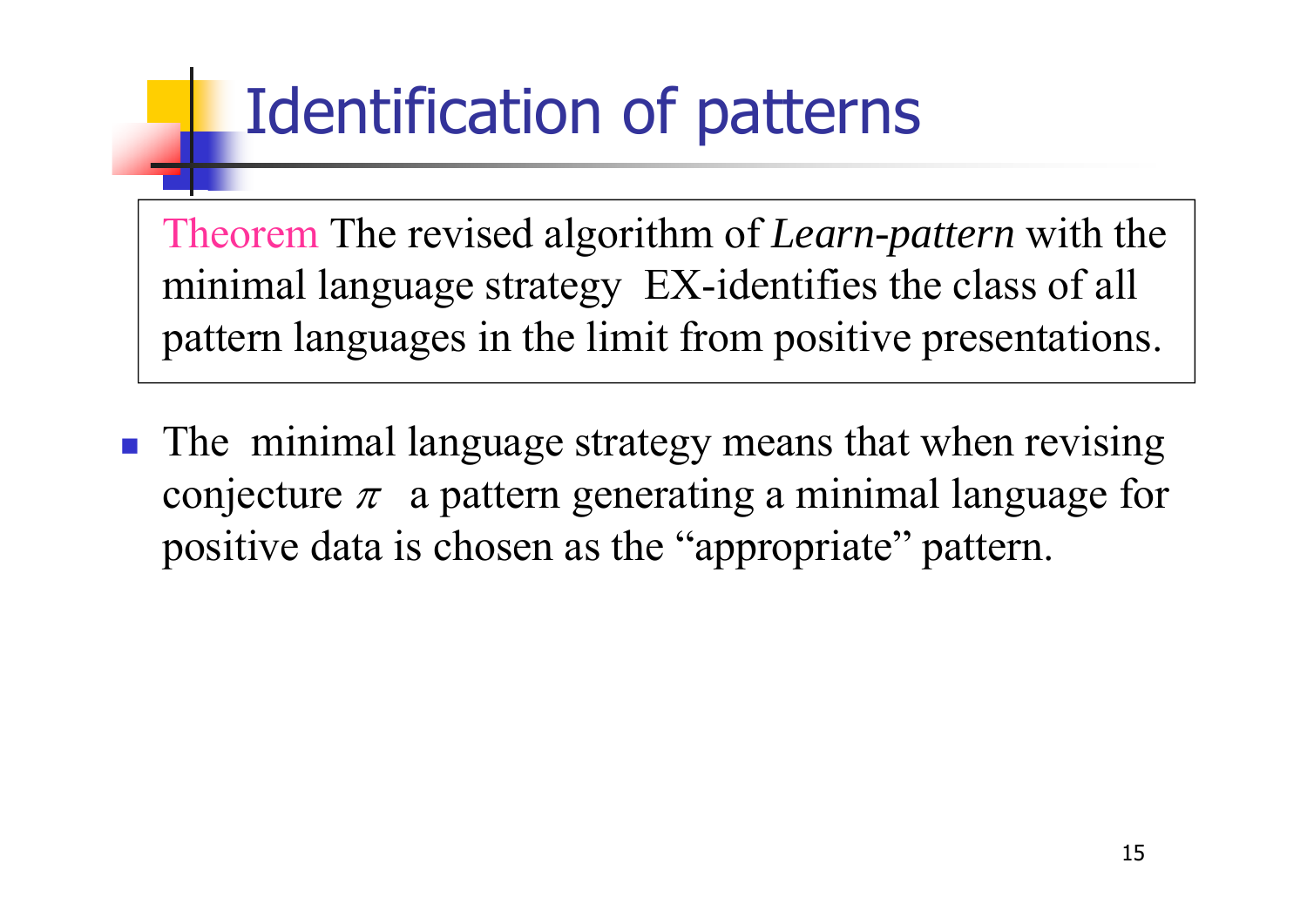#### A General Framework of Learning

- Ħ ■ A class of formal languages L(G) indexed with G
- G: A set of expressions such that each expression in G represents one language in L(G), and every language in L(G) is represented by at least one expression in G.
	- We assume that There is an algorithm which determines whether or not  $w \in L(g)$  for every string  $w \in \Sigma^*$  and g. Examples of G : a set of finite state automata, a set of CFGs, a set of patterns,…

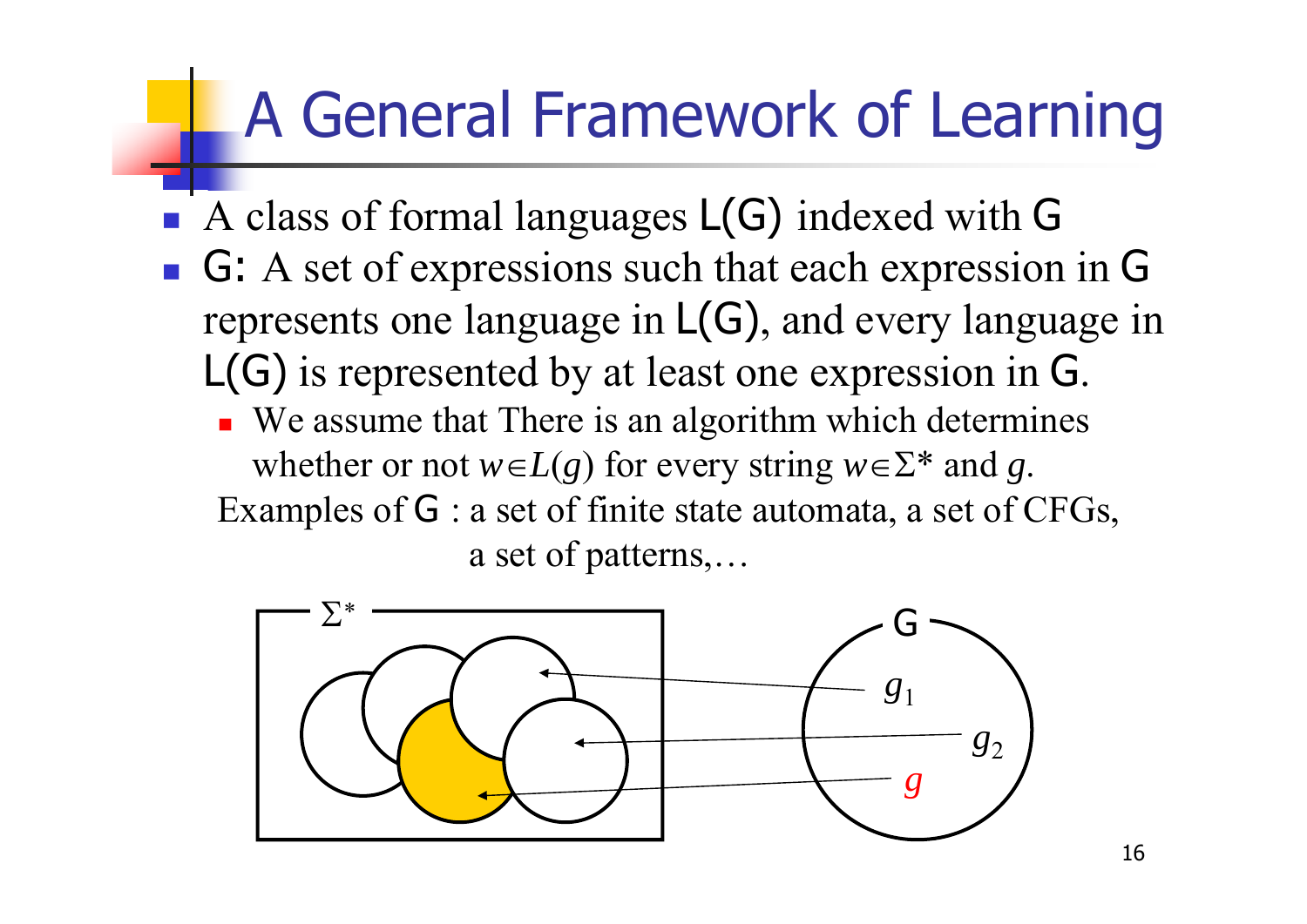### Identification in the limit [Gold]

$$
S_1, S_2, S_3, \ldots
$$
  $S_1, S_2, S_3, \ldots$   $S_1, S_2, S_3, \ldots$ 

A learning algorithm  $\overline{A}$  EX-identifies  $L(g)$  in the limit from positive presentations if for any positive presentation  $\sigma = s_1, s_2, s_3, ...$  of  $L(g)$  and

the output sequence  $g_1, g_2, g_3, ...$  of A, there exists N such that for all  $n > N g_n = g'$  and  $L(g') = L(g)$ 

A learning algorithm A BC-identifies  $L(g)$  in the limit from positive presentations if for any positive presentation  $\sigma = s_1$ ,  $s_2$ ,  $s_3$ , ... of  $L(g)$  and the output sequence  $g_1, g_2, g_3, ...$  of *A*, there exists *N* such that for all  $n > N - g_n = g'$  and  $L(g_n) = L(g)$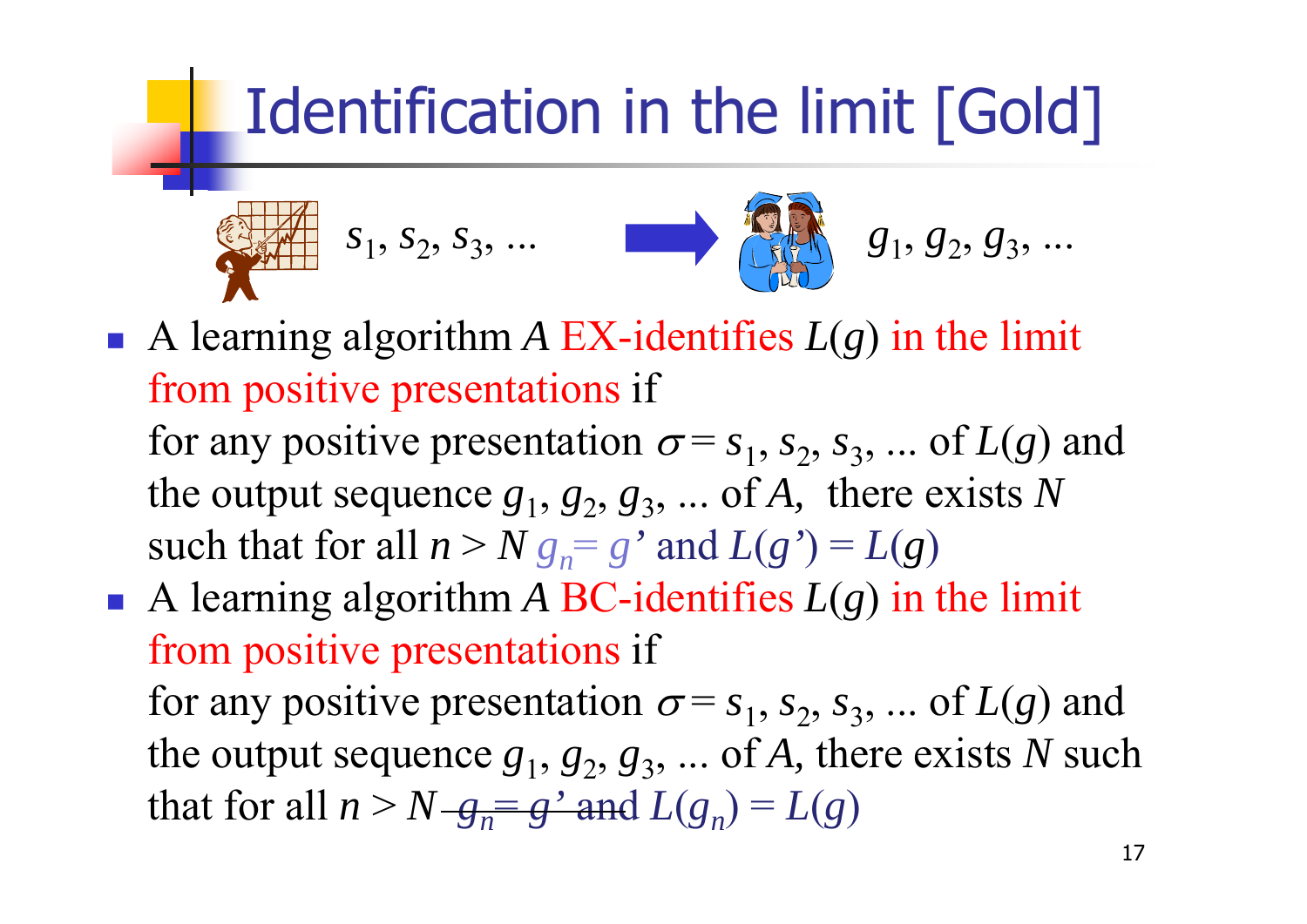# GCD and Learning

A class of languages in **N** :

$$
L(N) = \{L(m) | m \in N \}
$$
  
\n
$$
L(m) = \{0 \dots 10 | n \mod m = 0 \}
$$
  
\n
$$
L(m) = \{n \in N | n \mod m = 0 \}
$$

A class of languages in **Z** :

$$
L(N) = \{L(m) | m \in N \}
$$
  
\n
$$
L(m) = \{1...1 | n \mod m = 0\} \cup \{01...1 | n \mod m = 0\}
$$
  
\n
$$
L(m) = \{n \in \mathbb{Z} | n \mod m = 0\}
$$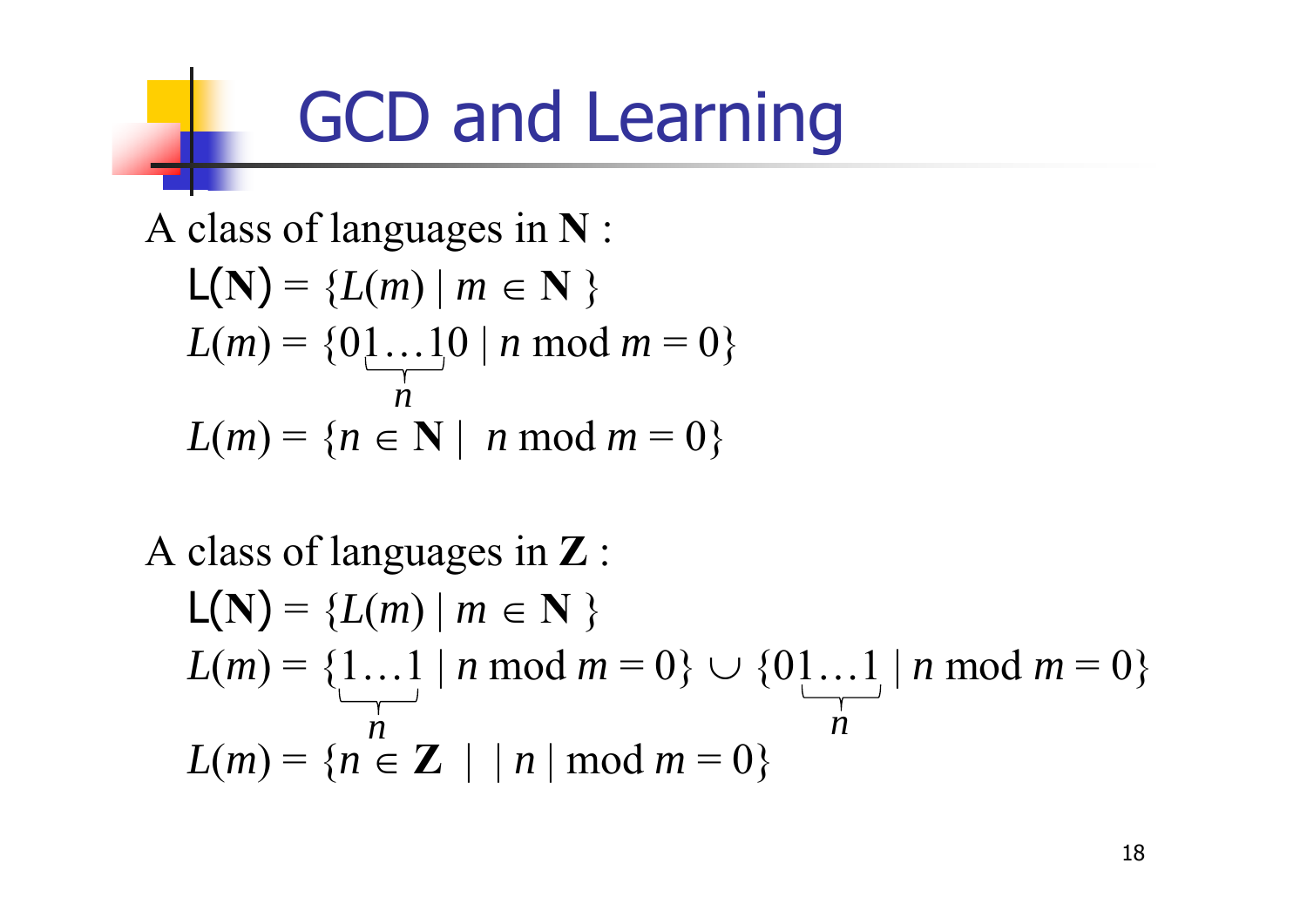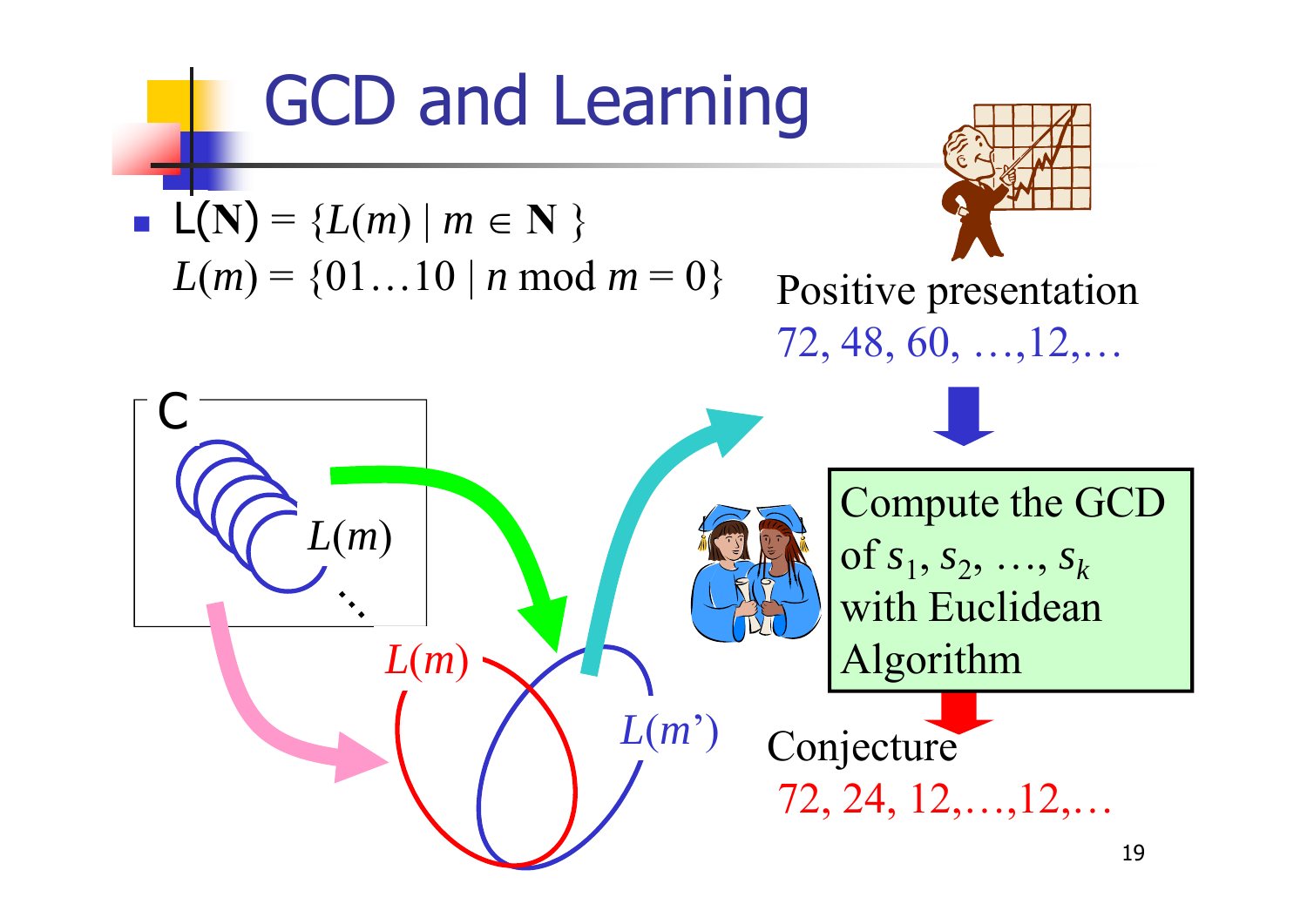#### Proving that L( **N**) is identifiable

- For every  $n \in \mathbb{N}$ , the characteristic set of  $L(m)$  in  $L(N)$  is  $\{m\}$ , that is,  $\{m\} \subseteq L(m')$  implies  $L(m) \subseteq L(m')$ .
- **To see this, assume that**  $\{m\} \subseteq L(m')$ . This is equivalent to  $m \in L(m^2)$  and from the definition of  $L(m^2)$ ,  $m = k^2 m^2$  for some  $k^2 \in N(\mathbb{Z})$ . *L*(*m*) = { $n \in \mathbb{N}$  | *n* mod  $m = 0$ } ( { $n \in \mathbb{Z}$  | | *n* | mod  $m = 0$ } ). Let *n* be any element in  $L(m)$ . Then, from the definition,
	- there exists  $k \in \mathbb{N}(\mathbb{Z})$  such that  $n = k \, m$ . For the k' and k, it holds that  $n = k k' m'$ . This means  $n \in L(m')$ , and therefore  $L(m) \subseteq L(m)$ *m*').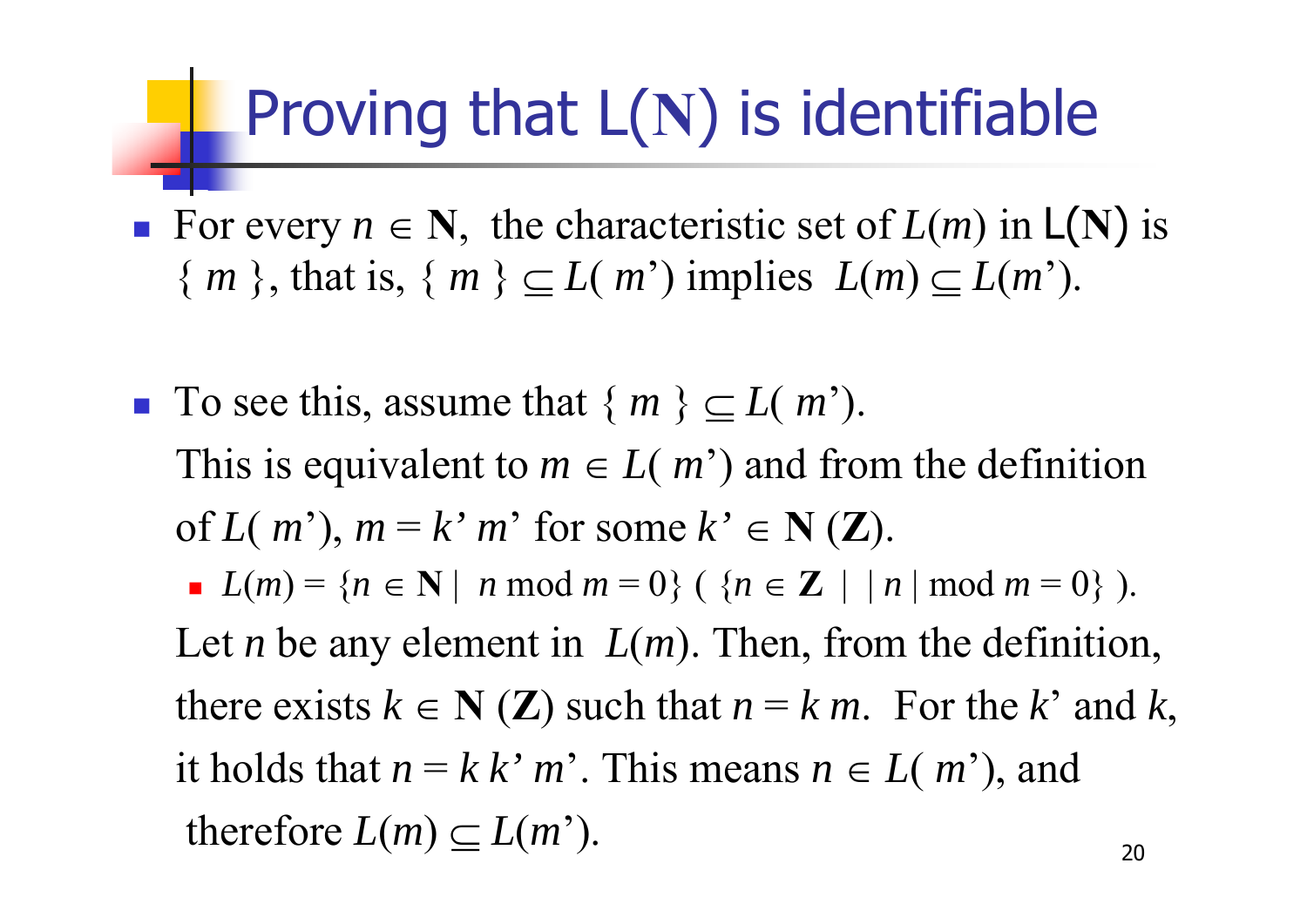### C2: The Characteristic Set Property

A subset  $C(g)$  of a language of  $L(g)$  is a characteristic set of  $L(g)$  in  $L(G)$  if (1) *C*(*g*) is a finite set and

(2) for every  $L(g') \in L(G)$   $C(g) \subseteq L(g')$  implies

 $L(g) \subset L(g')$ 

Theorem [Kobayashi] A class  $L(G)$  of languages is identifiable in the limit from positive presentation if every language  $L(g)$  in  $L(G)$  has a characteristic set  $C(g)$  in  $L(G)$ .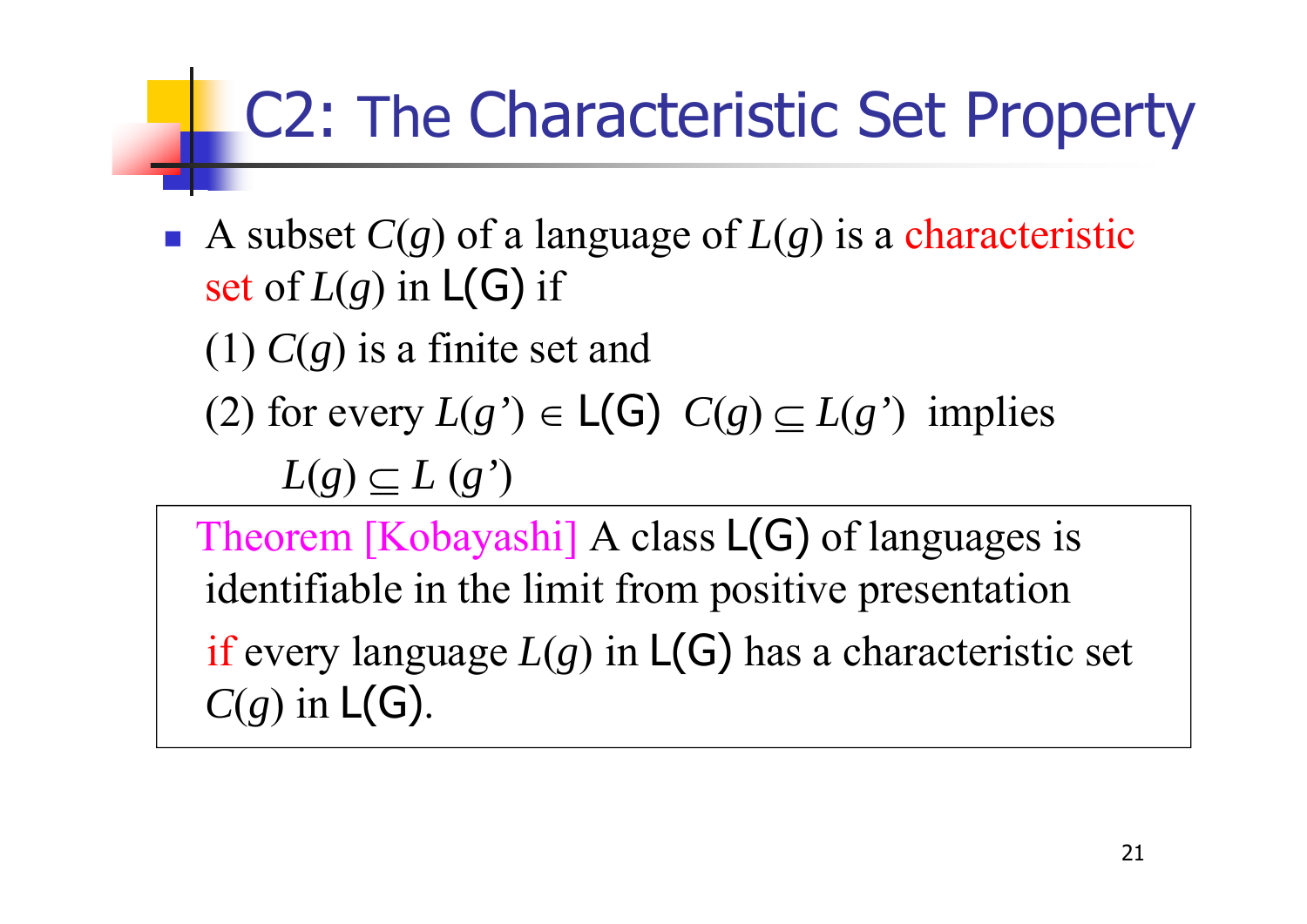### Which grammar should be chosen?

- Choose *g* such that  $C(g) \subseteq \{s_1, \ldots, s_n\}$ 
	- **n** The examples are from  $L(g_*)$ , that is,  $\{s_1, \ldots, s_n\} \subseteq L(g_*)$ . and therefore  $C(g) \subseteq L(g_*)$ . From the definition of characteristic sets, this implies  $L(g) \subseteq L(g_*)$ . So over generalization never

happens.

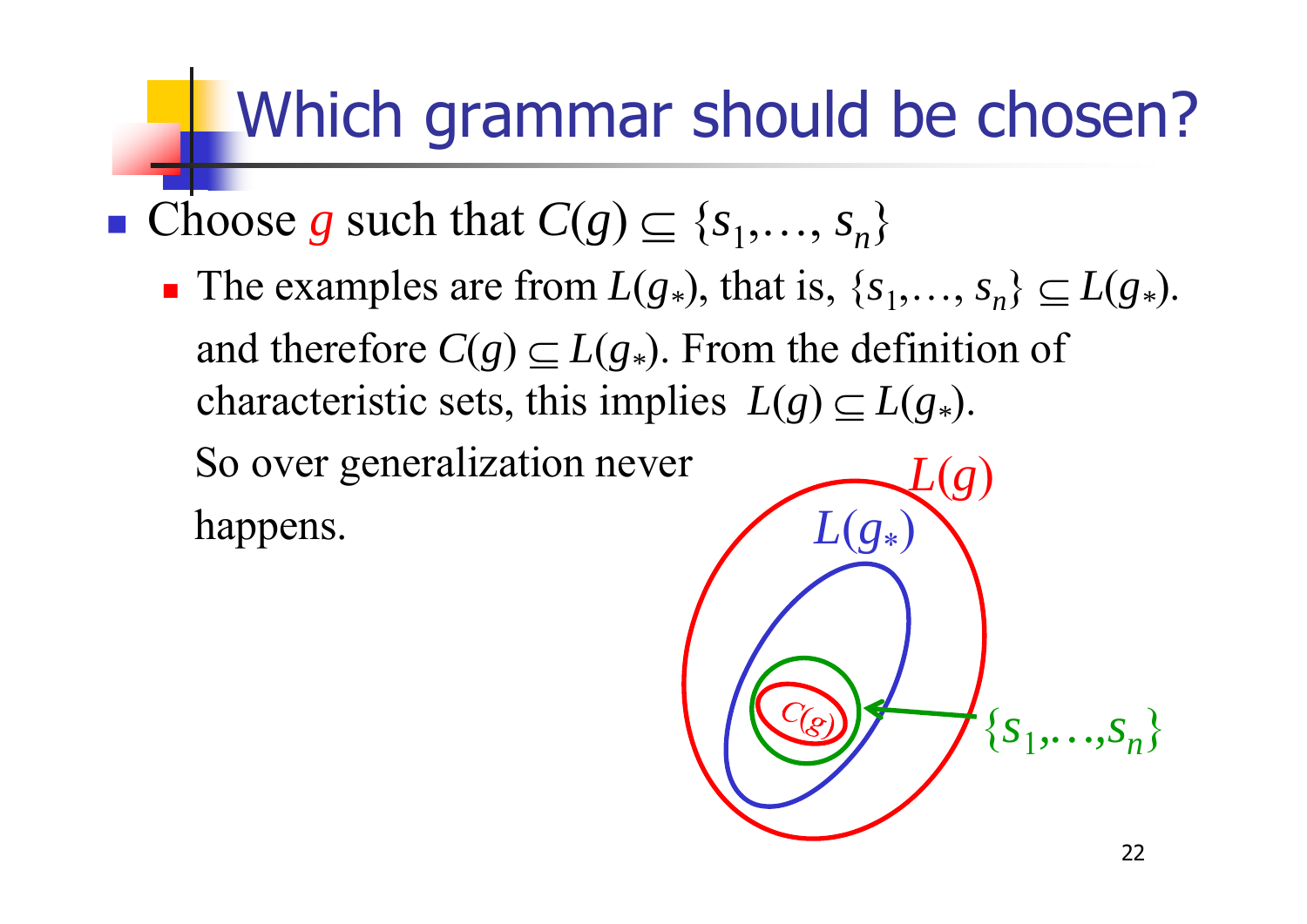# EC1: The Finite Tell-tale Property

F A subset  $T(g)$  of a language of  $L(g)$  is a finite tell-tale of  $L(g)$  in  $L(G)$  if

(1) *T*( *g*) is a finite set and

 $(2) T(g) \subseteq L(g') \subseteq L(g)$  for no  $L(g') \in L(G)$  other than *L* ( *g* )

Theorem [Angluin] A class  $L(G)$  of languages is identifiable in the limit from positive presentation if and only if every language  $L(g)$  in  $L(G)$  has a finite tell-tail *T*( *<sup>g</sup>*) in L(G) and there is a procedure which generates elements of *T*( *g*) when the grammar *g* is given as an input.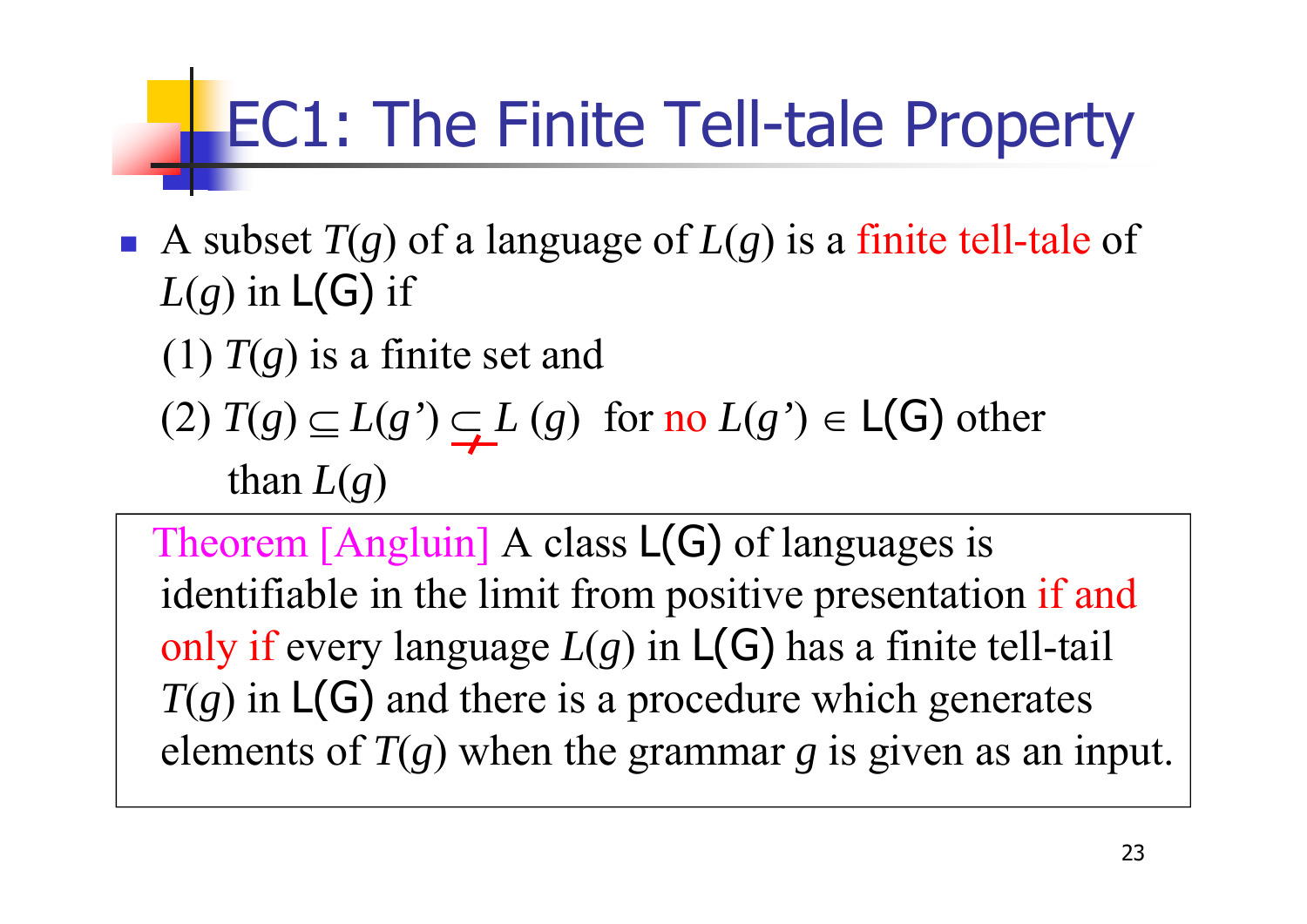### Tell-tales and Characteristic Sets

#### Finite Tell-tale *T*( *g*) of *L* ( *g*):

- $\blacksquare$  *T*(*g*)  $\subseteq L(g)$  (*T* is a finite set)
- For no  $L(g') \in L(G)$  other than  $L(g')$ ,  $T(g) \subseteq L(g') \subseteq L(g)$





Characteristic set  $C(g)$  of  $L(g)$ :

- $\blacksquare$  *T*(*g*)  $\subseteq L(g)$  (*T* is a finite set)
- For every  $L(g') \in L(G)$ 
	- $C(g) \subseteq L(g^{\prime})$  implies  $L(g) \subseteq L(g^{\prime})$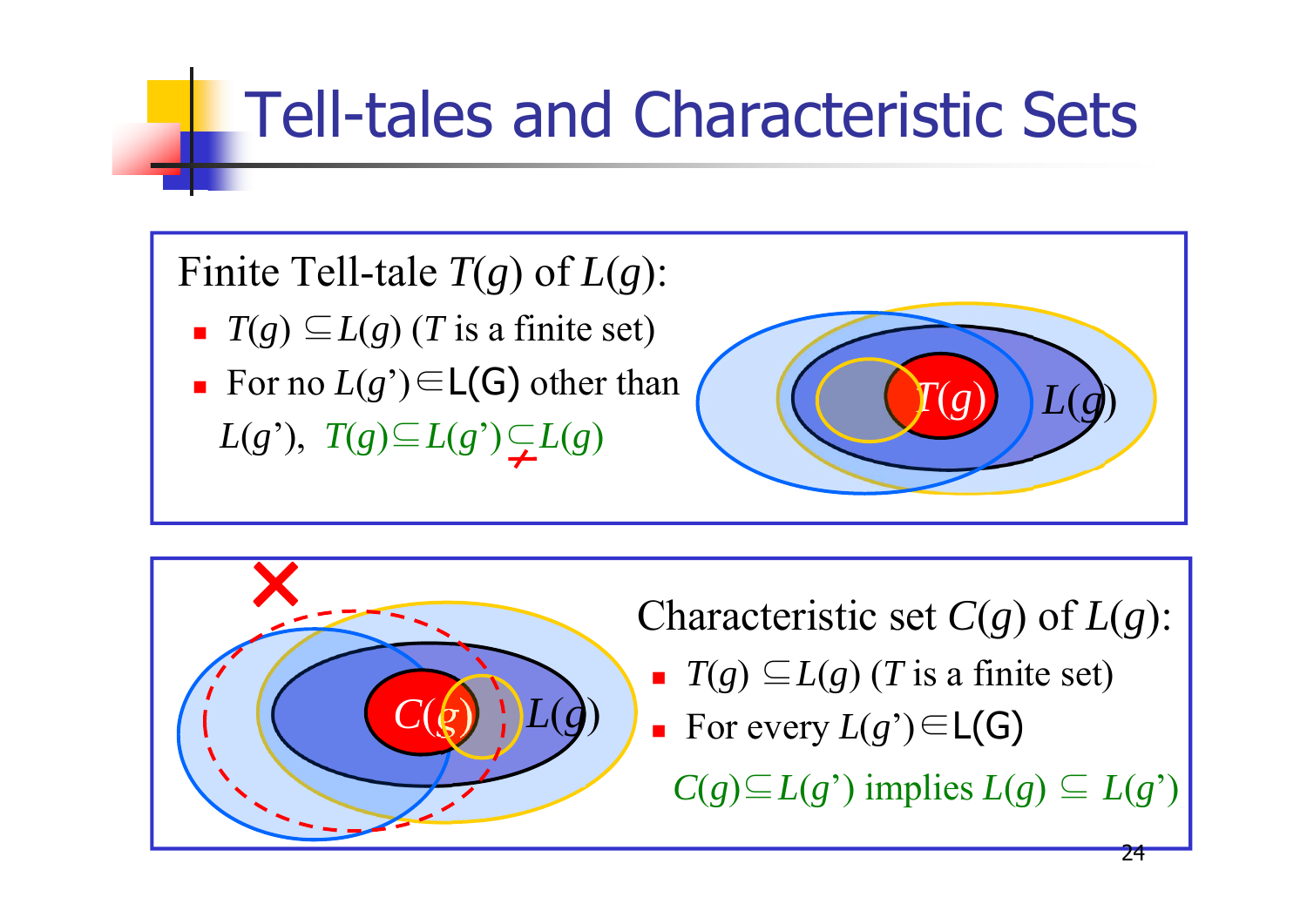# C3:Finite Elasticity

A class  $L(G)$  of languages has the infinite elasticity if there is an infinite sequence of strings  $w_0$ ,  $w_1$ ,  $w_2$ , ..., and an infinite sequence languages in  $L(G) L(g_0), L(g_1),$  $L(\varepsilon_2)$  such that

 $\{w_0, w_1, ..., w_{n-1}\}\subseteq L(g_n)$  and  $w_n \notin L(g_n)$  for every  $n \ge 1$ . A class L(G) of languages has the finite elasticity if it does not have the infinite elasticity.

Th. [Wright] <sup>A</sup> class L(G) of languages is identifiable in the limit from positive presentation if  $L(G)$  has the finite elasticity.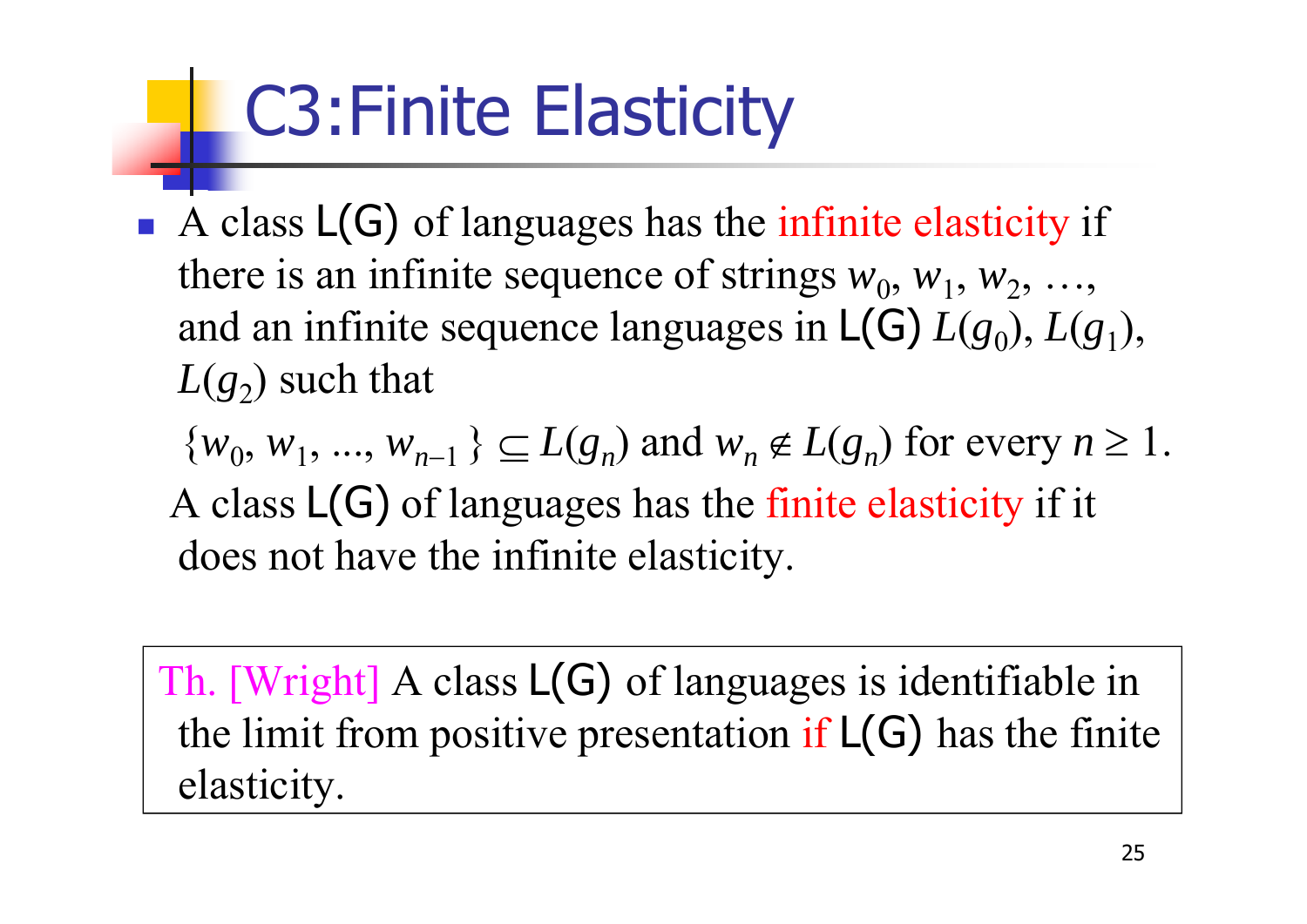# C4: Finite thickness

A class  $L(G)$  of languages has the finite thickness if for all  $w \in \Sigma^*$  there are only a finite number of languages in L(G) which contain *w.*

Theorem [Angluin] A class  $L(G)$  of languages is identifiable in the limit from positive presentation if if L(G) of languages has the finite thickness.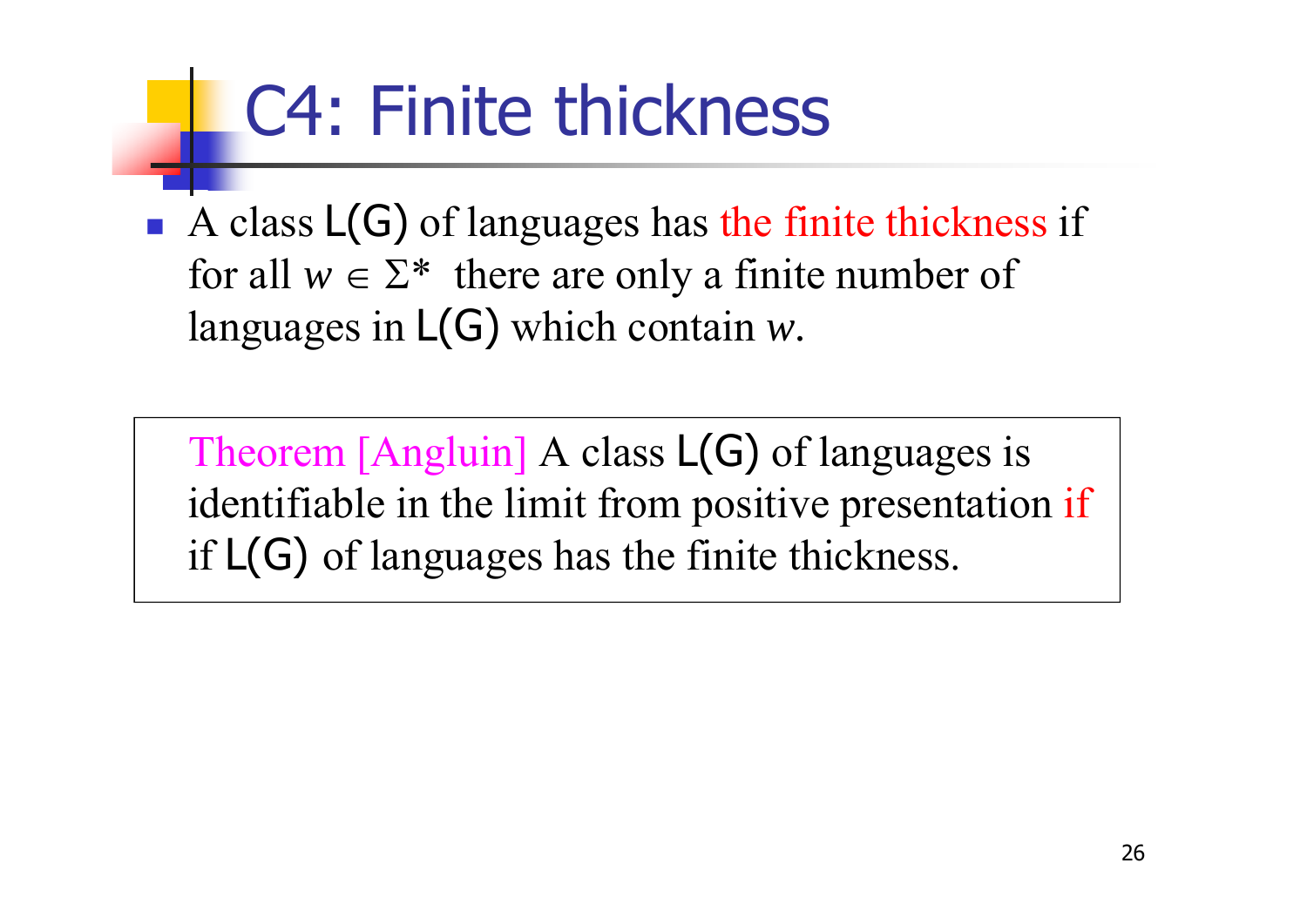# L(**N**) has the Finite Thickness

**Firm the finite thickness condition:** 

 $L(N) = {L(m) | m \in N}$  has the finite thickness property. **From the fact** 

 $GCD(e_1, e_2, ..., e_k) \geq GCD(e_1, e_2, ..., e_k, e_{k+1})$ and the following property:

Let  $a_1, a_2, ..., a_n, ...$  be a infinite sequence of natural numbers satisfying that

 $a_n \ge a_{n+1}$  for all  $n \ge 1$ .

Then there is  $N \ge 1$  such that  $a_n = a_{n+1}$  for all  $n \ge N$ .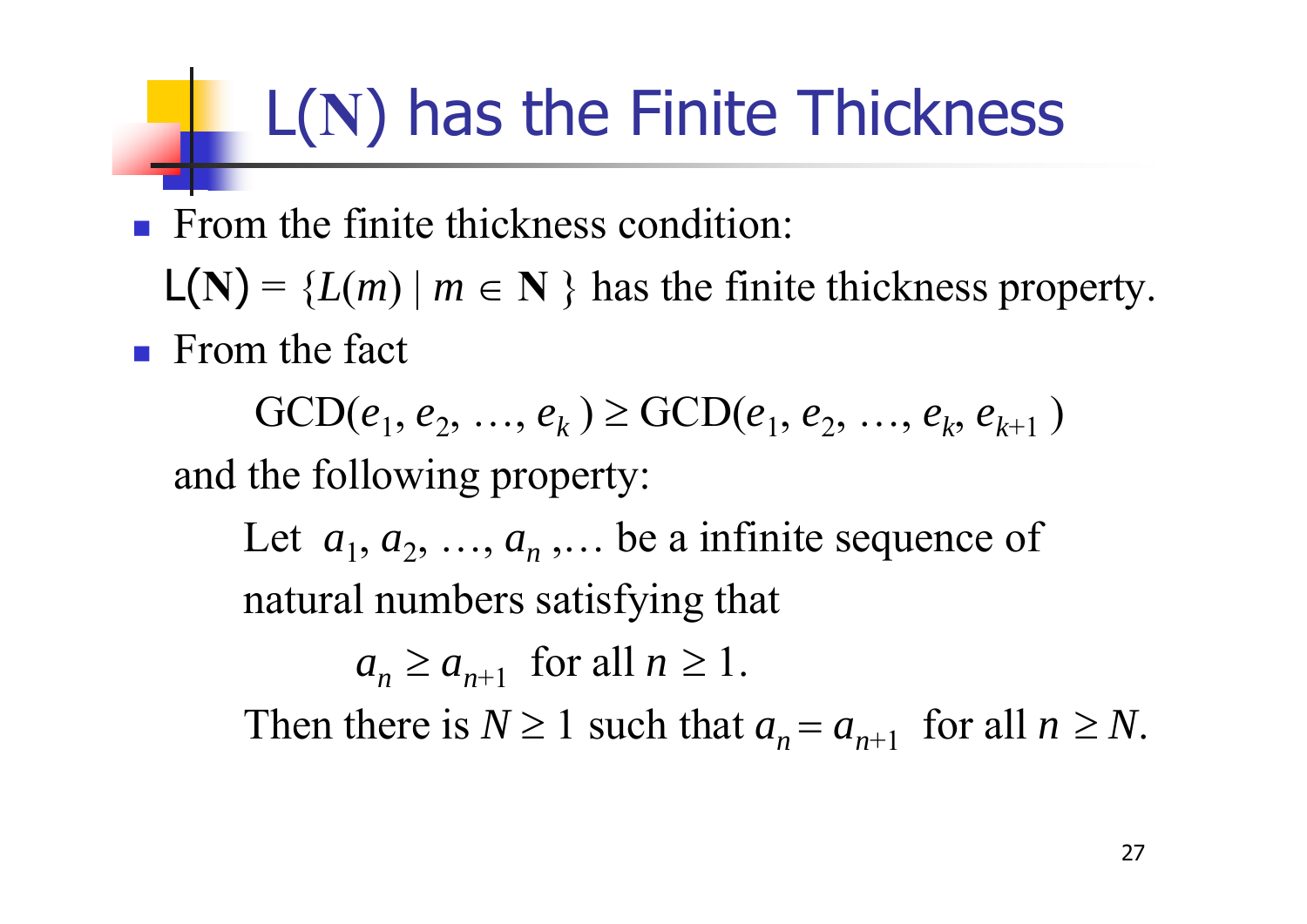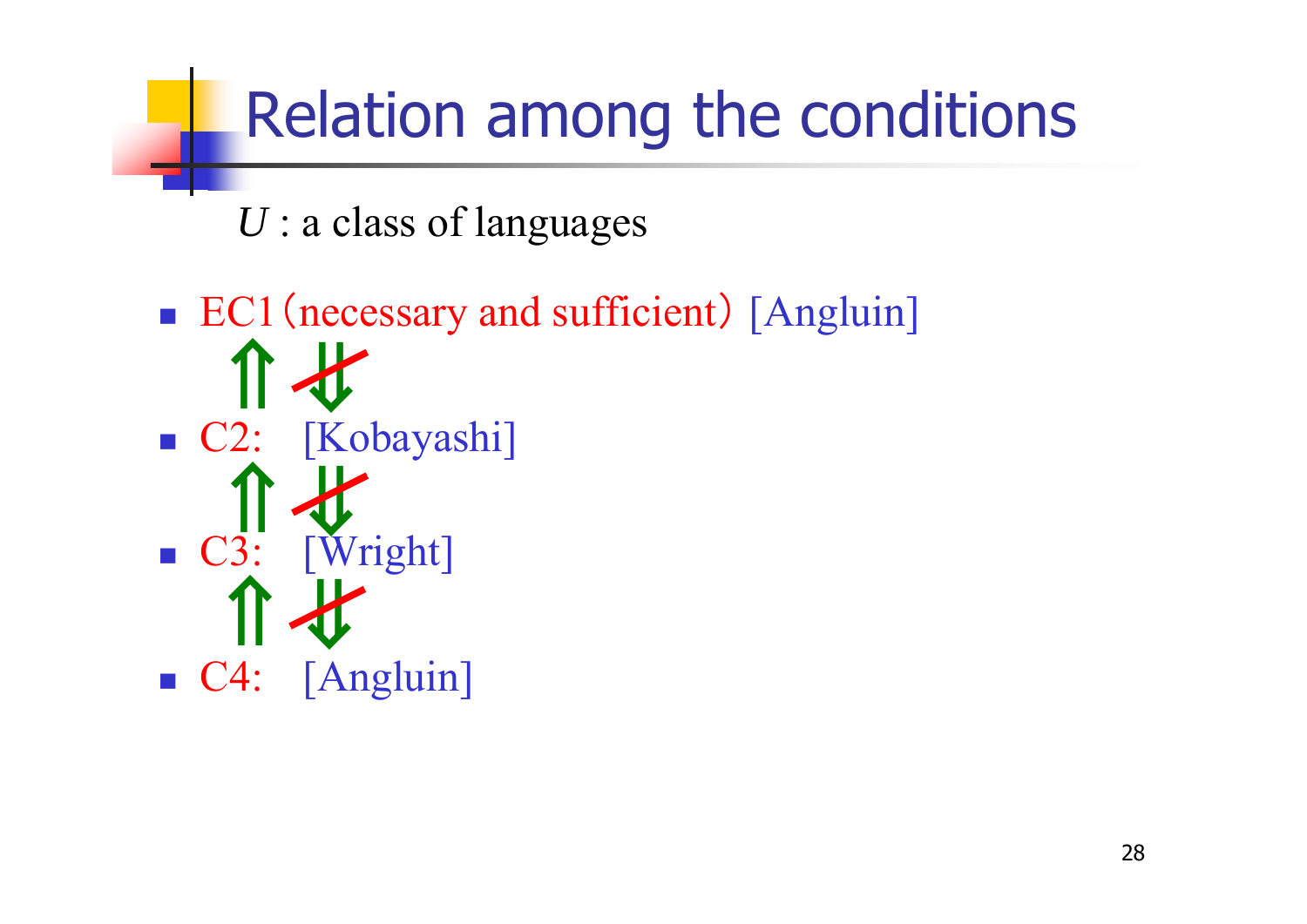# A Negative Result

Theorem [Gold] There is no learning algorithm which identifies any regular language from positive data.

• Note that a regular language is a formal language which is accepted by a finite state automaton. It is also represented in a regular expression.

Theorem [Gold] There is no learning algorithm which identifies any regular expression from positive data.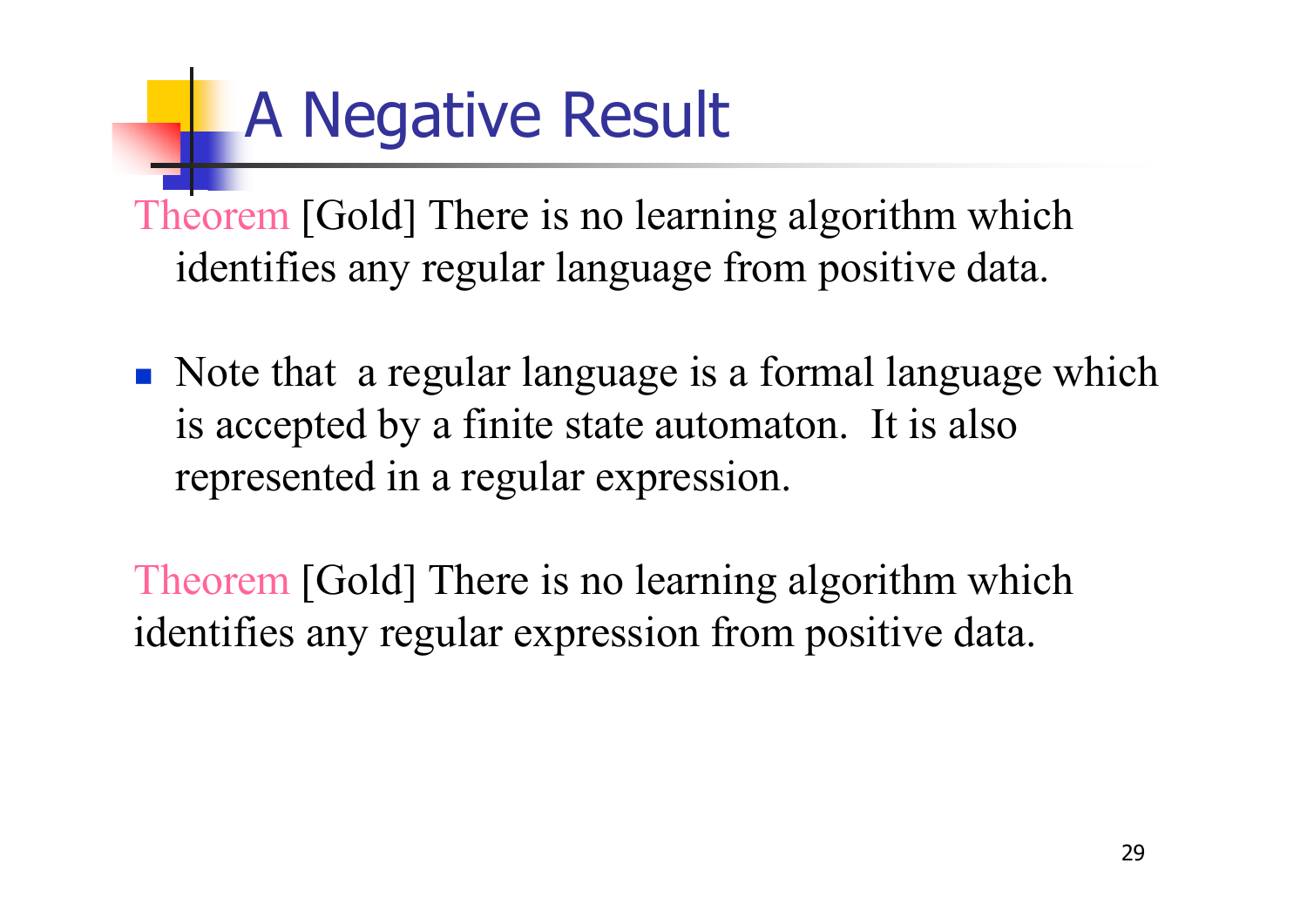## A Negative Result (2)

- **We construct a positive presentation**  $\sigma$  **of L in the** following manner.
- **Let**  $e_1$  **be a string in L. Since the set**  $\{e_1\}$  **is also in C and** *A* must identify  $\{e_1\}$ . So the first  $N_1$  examples of  $\sigma$  are all  $E_1$  , until "A identifies  $\{e_1\}$ ."

$$
\exists N_1 \forall n > N_1 h_n = g_1 \text{ and } L(g_1) = \{e_1\}
$$

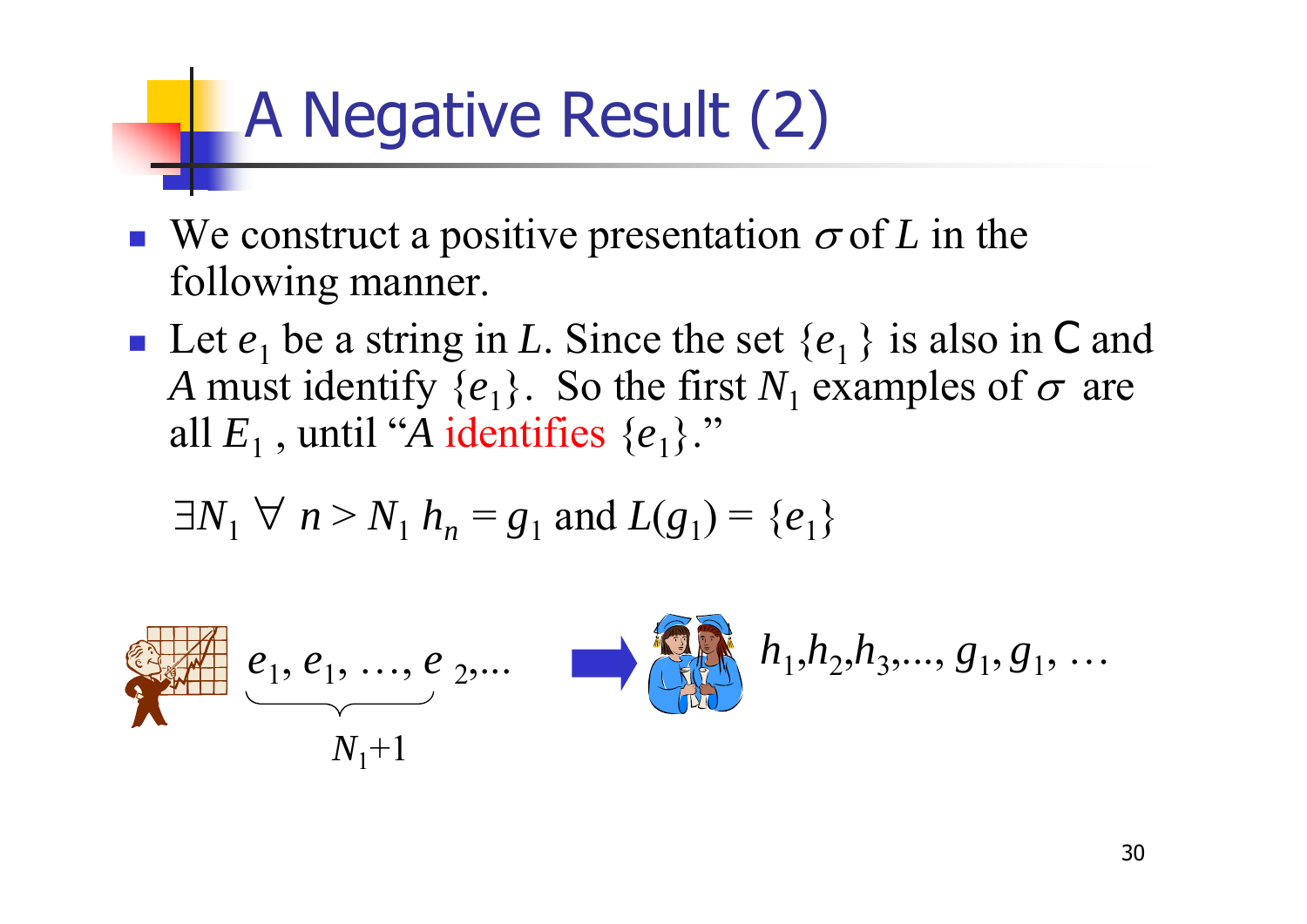## A Negative Result (3)

- **Let the**  $(N_1+1)$ **-th example be**  $e_2$  which is different from  $e_{\scriptscriptstyle 1}^{}$  .
- Since C contains  $\{e_1, e_2\}$ , the learning algorithm *A* identifies  $\{e_1, e_2\}$  in the limit.

$$
\exists N_1 \forall n > N_2 > N_1 g_n = g_2 \text{ and } \{e_1, e_2\}
$$
\n
$$
e_1, e_1, \dots, e_2, \dots, e_3, \dots \qquad \qquad h_1, h_2, \dots, g_1, \dots, g_n
$$
\n
$$
N_1 + 1
$$
\n
$$
N_2 + 1
$$